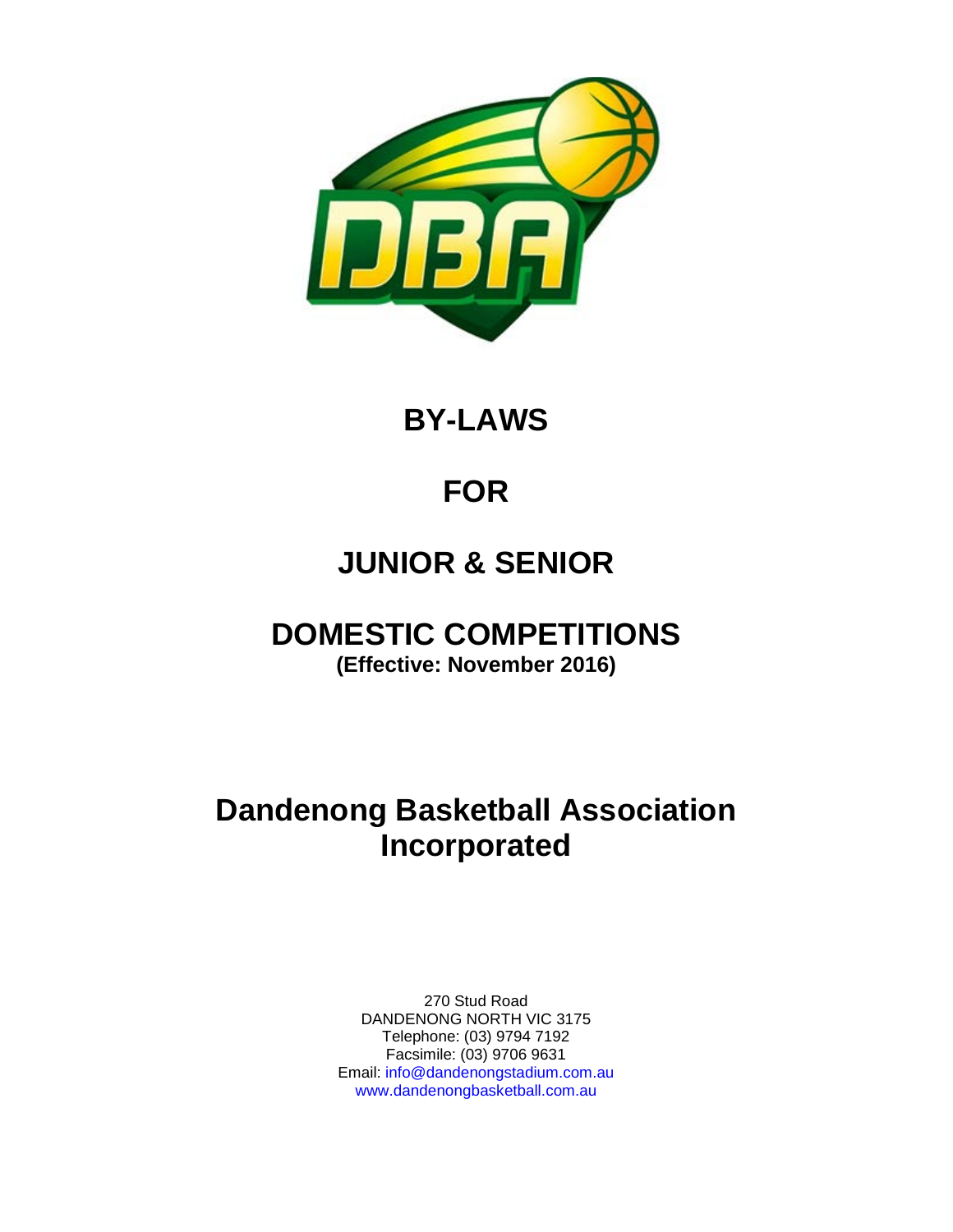# **Table of Contents**

| 1.  |                                                          |  |
|-----|----------------------------------------------------------|--|
| 2.  |                                                          |  |
| 3.  |                                                          |  |
|     |                                                          |  |
| 4.  |                                                          |  |
| 5.  |                                                          |  |
| 6.  |                                                          |  |
|     |                                                          |  |
|     |                                                          |  |
| 7.  |                                                          |  |
|     |                                                          |  |
|     |                                                          |  |
|     |                                                          |  |
| 8.  |                                                          |  |
| 9.  |                                                          |  |
| 10. |                                                          |  |
| 11. |                                                          |  |
| 12. |                                                          |  |
| 14. |                                                          |  |
| 15. |                                                          |  |
| 16. |                                                          |  |
| 17. |                                                          |  |
| 18. |                                                          |  |
| 19. |                                                          |  |
| 20. |                                                          |  |
| 21. |                                                          |  |
| 22. |                                                          |  |
| 23. |                                                          |  |
| 24. |                                                          |  |
| 25. |                                                          |  |
| 26. |                                                          |  |
| 27. |                                                          |  |
| 28. |                                                          |  |
| 29. | Fall Back Rule and No Zone Rule in Junior Competition 16 |  |
| 30. |                                                          |  |
| 31. |                                                          |  |
| 32. |                                                          |  |
| 33. |                                                          |  |
| 34. |                                                          |  |
| 35. |                                                          |  |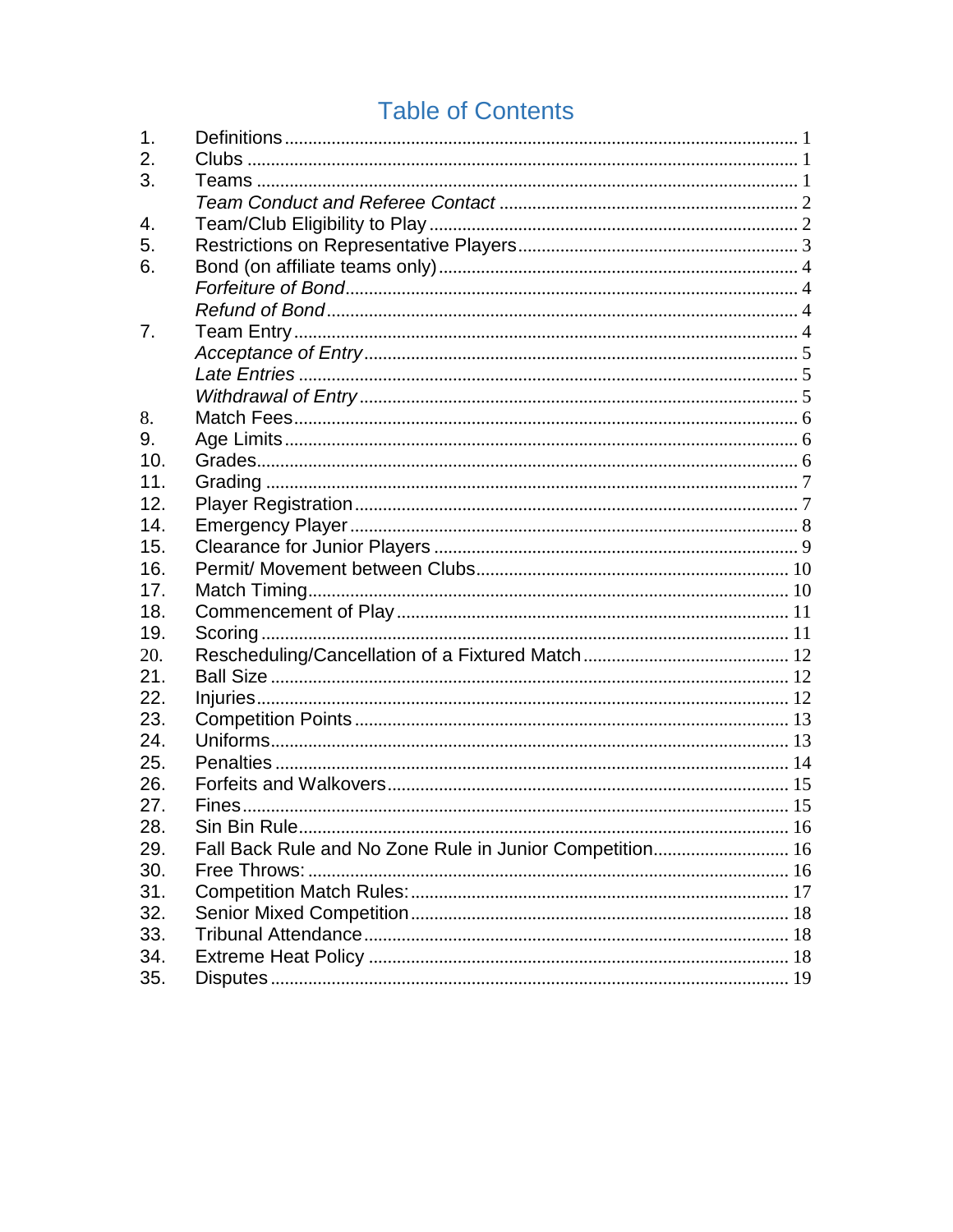# **BY-LAWS FOR JUNIOR, SENIOR, & ALL ABILITIES DOMESTIC COMPETITIONS**

The following By-Laws of Dandenong Basketball Association Inc. ("the DBA") (which are to be read in conjunction with FIBA rules and Basketball Victoria's interpretation) become effective from the commencement of the Domestic Competition and apply to all teams competing in domestic competition conducted by the DBA.

The DBA reserves the right to adjudicate in the best interest of basketball, on any matters not specifically covered by these By-Laws. The DBA also reserves the right to vary or set aside the application of these By-Laws, in the best interest of basketball.

## <span id="page-2-0"></span>**1. Definitions**

In these By-Laws:

**"Junior player"** means a player eligible to play in the junior competition.

**"Representative Player"** means a player currently playing in the Victorian Junior Basketball League Competition [VJBL] conducted by Basketball Victoria on a Friday evening.

**"Junior competition"** means age group competition up to and including Under 23.

**"Senior/ All Abilities competition"** means open age competition.

**"Score Sheet"** means the Computer screen located on the score bench.

**"Computer Screen"** means the computer hardware located on the score bench.

#### <span id="page-2-1"></span>**2. Clubs**

- 2.1. Club Membership will be extended to any organisation that enters 2 or more teams to play in the DBA Junior competitions.
- 2.2. Clubs will be considered as having an ongoing business relationship with the DBA.
- 2.3. Clubs will be expected to coordinate the entries of all teams playing under the club name and pay the entry fees for all teams playing under the club's name. The club will honour any amounts owing by individual teams of the club.
- 2.4. Clubs are required to recruit players and enter teams at the base level of competition offered by DBA (i.e., at the Under 8 and 9 age levels).
- 2.5. Clubs will be asked to provide nominations for the Junior Domestic Committee.
- 2.6. Clubs are required to have an active participation in the grading observation process and participate in running of the Grand Final presentations

# <span id="page-2-2"></span>**3. Teams**

- 3.1. Team membership is necessary to allow the scheduling of competitions. Teams can join the DBA competition as single entities in their own right or as part of a club.
- 3.2. Teams entered by Clubs must register either a Club Contact or an individual Team Contact, who will be the point of contact between the team and the DBA.
- 3.3. All "non-club" teams must register a Team Contact (preferably the person responsible for entering the team) who will be the point of contact between the team and the DBA. This person may be eligible for membership of the DBA (refer to the Constitution of the DBA.).
- 3.4. The contact person must specify an email address and a mobile telephone number and is responsible for keeping this information current.
- 3.5. Senior teams are required to appoint a team captain at the beginning of each season. The player so appointed must be clearly identified to the referees. Only the team captain may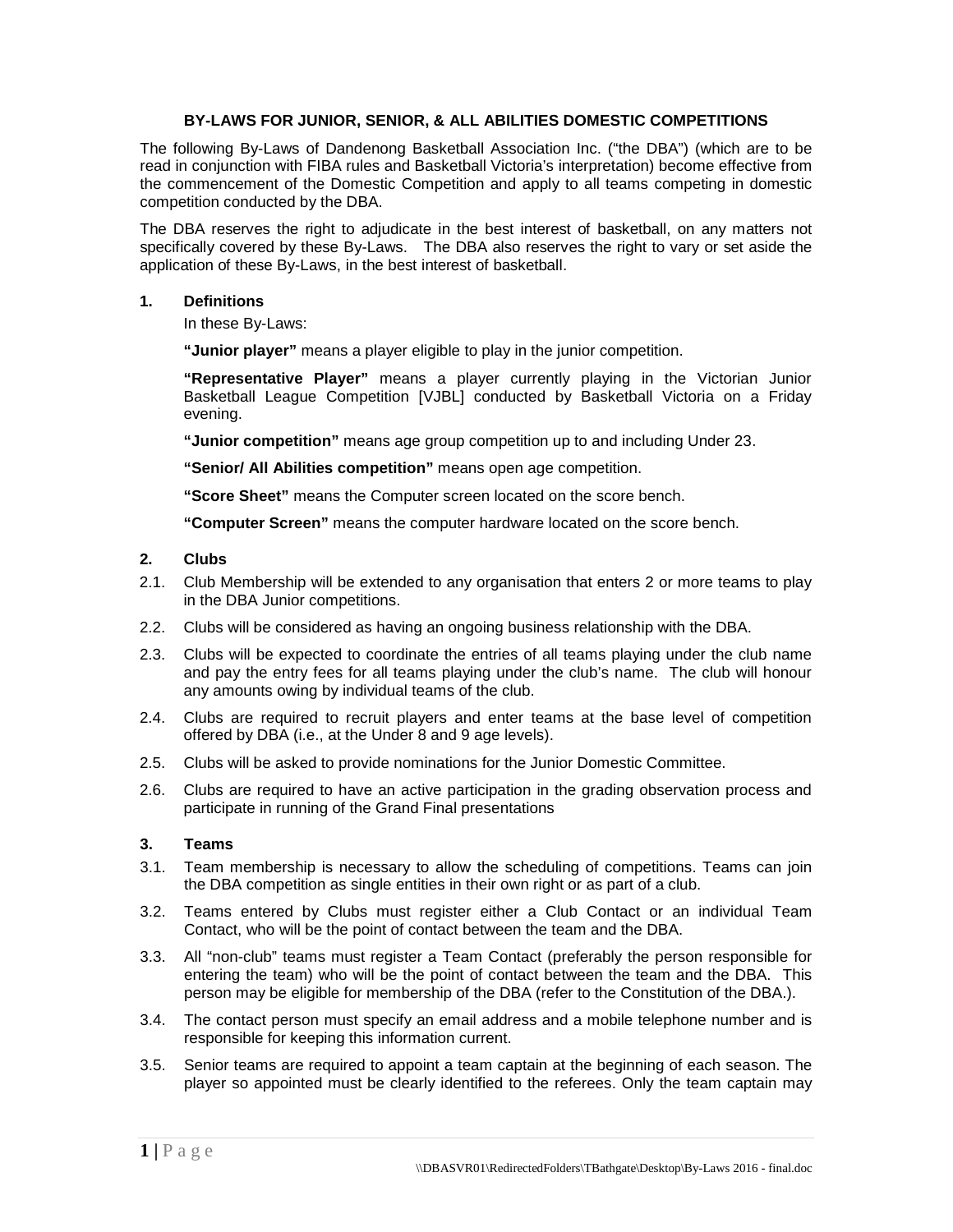approach a referee during the game for clarification of any ruling by the referee during the game.

# *Team Conduct and Referee Contact*

- <span id="page-3-0"></span>3.6. Each team is responsible for their conduct. Teams may be penalised for unsportsmanlike conduct by its players, scorer, coach/es and supporters on the court and in the precincts of the court.
- 3.7. Senior teams must appoint one of its players as team captain. The player so appointed must be clearly identified to the referees. Only the team captain may approach a referee during the game for clarification of any ruling by the referee during the game.

# <span id="page-3-1"></span>**4. Team/Club Eligibility to Play**

- 4.1. A Club or individual team will not be eligible to register for a new season of competition (e.g. Summer 2015/2016) until all outstanding payments due have been made to the DBA.
- 4.2. All payments due must be made to the DBA by 5.00pm the Friday prior to the closing of registrations for the new season.
- 4.3. Should a team have registered for the current season with payments outstanding, the DBA reserves the right to withdraw the team from competition and hold any registration money paid until all outstanding payments due have been made. The DBA reserves the right to reinstate such registration once full payment has been made.
- 4.4. Working examples are as follows:

# • **For Senior Teams**

To register for a new season the following payments must be made in full prior to registration:

- previous season's Registration;
- previous season's scoresheet payments;
- previous season's forfeit payments;
- previous season's finals payments;
- any other amounts outstanding and due from season(s) prior.

If full payment has not been made a team is considered not eligible to register.

# • **For Junior Teams/Clubs and teams invoiced by Season**

To register for a new season the following payments must be made in full prior to registration:

- previous season's Registration;
- previous season's scoresheet payments;
- previous season's forfeit payments incurred;
- previous season's finals payments;
- any other amounts outstanding and due from season(s) prior.
- 4.5. If full payment has not been made a Club/team is considered not eligible to register.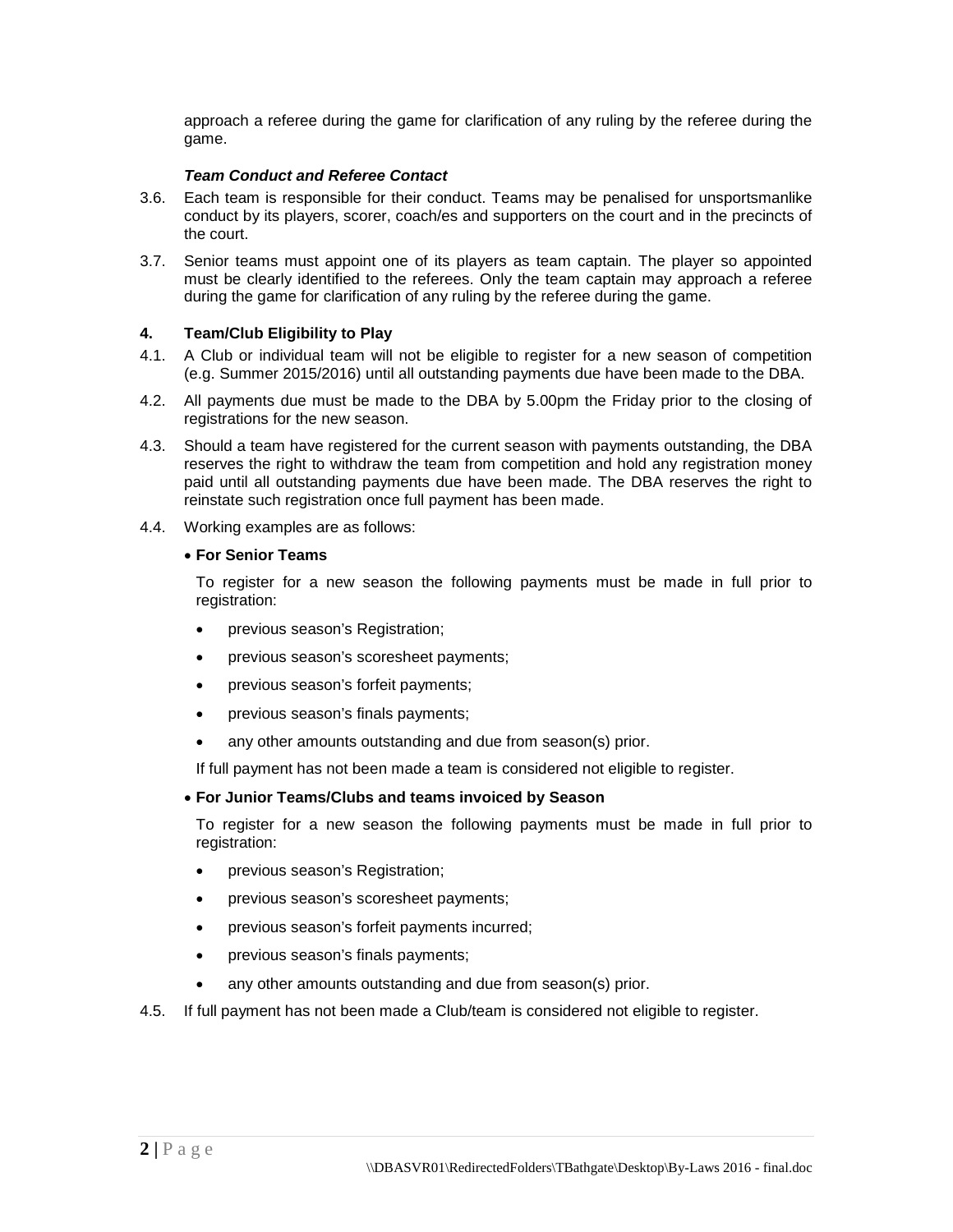# <span id="page-4-0"></span>**5. Restrictions on Representative Players**

- 5.1. The following guidelines have been drafted to assist in the task of making the Junior Domestic Competition at Dandenong both fair and competitive for all players, coaches, teams and supporters (this covers Under 12s through to Under 16s). The primary aim of the Domestic Competition is for fun and exercise for all concerned. While the DBA rules require all representative players to also play in the Domestic Competition, it is essential that no one team should dominate in any grade as a result of being "stacked" with Representative Players.
- 5.2. Team entry will require players to declare to their Clubs/teams that they are currently playing in representative basketball (Friday nights), the Association they play with, and the competition/division in which they play to their team coordinators.
- 5.3. Where an individual player plays for another representative club, he/she will be assigned a value according to the closest Dandenong representative team to that player's team.
- 5.4. Points will be allocated as follows for Dandenong representative players:

# **Players:**

The number of points allocated to a player will be determined as follows:

| <b>First Team Players</b> | 4 Points: |
|---------------------------|-----------|
| Second Team Players       | 3 Points: |
| <b>Third Team Players</b> | 2 Points: |
| Fourth Team Players       | 1 Point.  |

5.5. Players in Regional Competitions attract no points and are not classed as Representative Players for the purpose on the Rep Player Points System.

#### *Teams*

- 5.6. Teams with more than 13 points will be required to split up the team or reassign players to bring it within 13 points. A team that has 13 points across their playing list cannot add any further representative players to the team when a permanent representative player is not present. Failure to comply with these provisions will see the game deemed a forfeit
- 5.7. If a child is playing in their "natural" age group, the full points will apply, but if also playing in an older age group, the points will be halved in the older age group. The primary requirement is that they must play in their "natural" age group to be able to halve the points in the older age group. If a child is not playing in their "natural" age group, full points will apply at the older age group. To be eligible for this exception a player must play sufficient games in their natural age group. A failure to meet this condition will attract a retrospective penalty at the older age group.
- 5.8. The Junior Domestic Committee will review instances of representative players competing in teams lower than Domestic B grade. The guiding principle is that no team or player should dominate by virtue of representative skill levels. Clubs/Teams must refer such cases to the Junior Domestic Committee.
- 5.9. If a player is playing representative basketball at the time they commence a domestic season (whether at the start of the domestic season or at some other time during that season), these points will apply for the duration of that domestic season.
- 5.10. If a player was playing representative basketball in a season that overlaps the start of a domestic season, and then ceases playing representative basketball, (this includes quitting representative basketball in the middle of a representative season or in the break that follows that season), the points applicable to the pre-break representative season shall apply.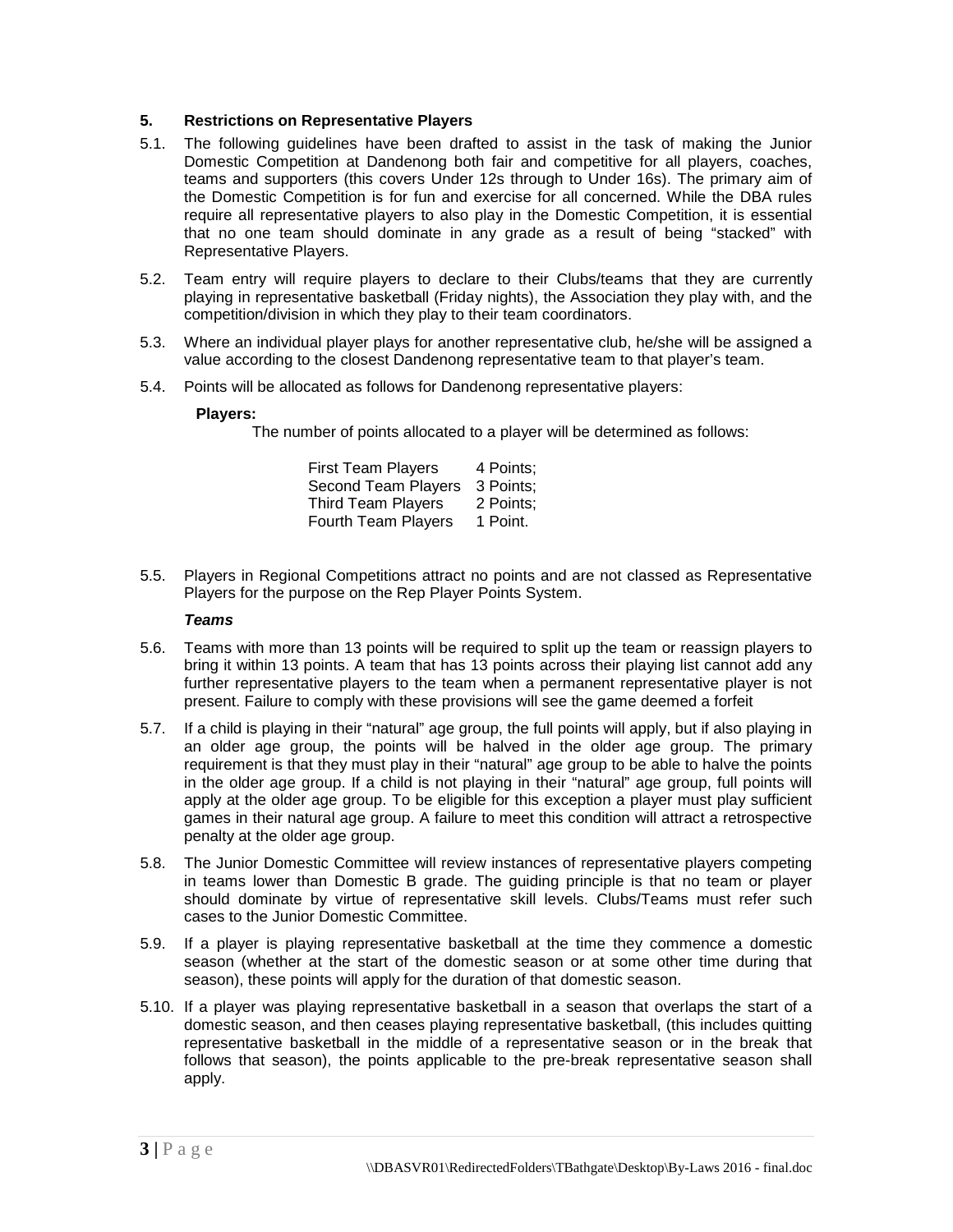- 5.11. An exception will be made for any player, who commences playing representative basketball for the first time in the middle of a domestic season. No points will apply for the balance of the domestic season
- 5.12. If a player quits representative basketball during the domestic season they will have their points removed at the end of that domestic season. If the player resumes representative basketball the next year, the player will carry the representative points again in the next domestic season.
- 5.13. Please refer to the Representative Player Point system on the DBA website for the full explanation of the rules and section 15.

# <span id="page-5-0"></span>**6. Bond (on affiliate teams only)**

- 6.1. Non Club teams (individual teams) paying as they play within a season of domestic competition will be required to pay a bond when registering the team online. The bond will be held for the duration of the regular season of competition in which the team is playing.
- 6.2. At the completion of each season a team can opt to roll over their bond payment into the next season of competition.
- 6.3. Existing teams may be levied for any increase in the scheduled fee or the entire amount of the bond, if a bond is not held against the team.

# *Forfeiture of Bond*

- <span id="page-5-1"></span>6.4. A team shall forfeit their bond if:
	- the team withdraws from the competition after the fixtures (including grading and finals) have been prepared;
	- the team is disqualified for any reason;
	- A request for a refund of the bond is not received within twelve (12) months of the end of the season in which the team last participated.

# *Refund of Bond*

- <span id="page-5-2"></span>6.5. When a team against which a bond is held does not enter the following DBA domestic competition season, the team is entitled to a refund of their bond. Requests for a refund of the bond must be in writing addressed to the Domestic Competitions Manager and be sent by the team contact (as recorded on the team's last team entry).
- 6.6. Refunds will be credited direct to their nominated bank account. The amount returned to the team will be the full amount paid, less any deduction for any outstanding amounts due to the DBA by way of fines (e.g. forfeits or withdrawal payment within the season of competition).

# <span id="page-5-3"></span>**7. Team Entry**

- 7.1. Applications by Clubs and independent teams entering the domestic competition are to be lodged by computer entry by the due date. The due date is contained within the Domestic Competition Entry Form general information leaflet on the DBA website.
- 7.2. Details of the teams, age groups, grades and gender must be lodged on the system by the due date.
- 7.3. The DBA is not bound to accept applications. The DBA may reject applications in respect of individuals, teams or Clubs or impose such limitations on numbers of teams or other conditions as it sees fit.
- 7.4. Where applications for a team or teams are not accepted, the club/team will have the prescribed fees returned, cancelled or credited to the club/team's account.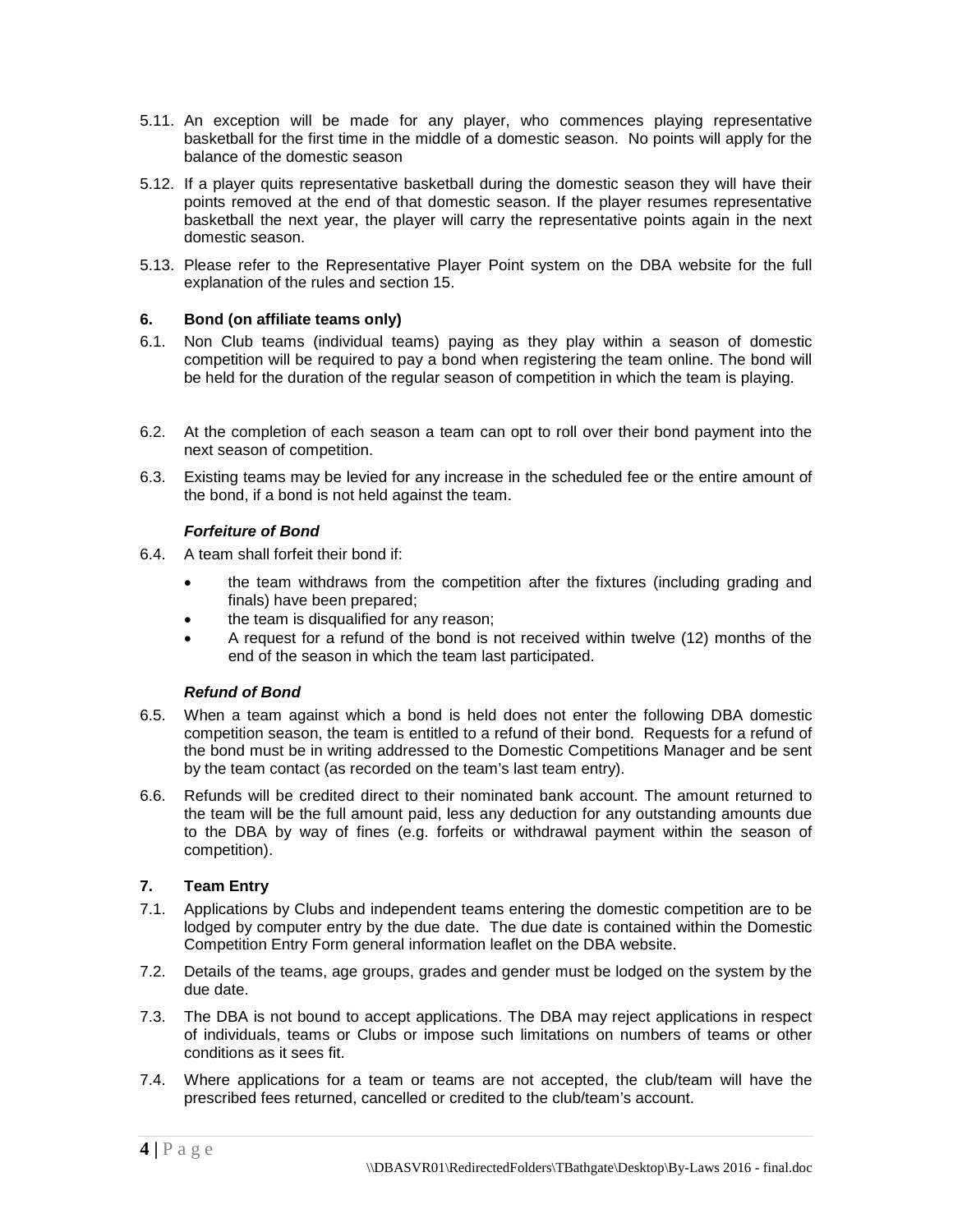- 7.5. Any team/club withdrawing teams after the fixtures have been drawn will incur a withdrawal penalty set out by the DBA and will forfeit any fees paid.
- 7.6. Senior Teams entered by Clubs must register a Club contact or an individual team contact, which will be the point of contact between the team and the DBA.
- 7.7. All "non-club" teams must register a team contact. This person will be the person responsible for entering the team and will be the point of contact between the team and the DBA.
- 7.8. The contact person must provide a current email address and mobile telephone number and is responsible for keeping this information current.
- 7.9. Teams must list a minimum of seven (7) players on their team entry. Entries for Senior Mixed Competition must comply with the gender conditions in the Senior Mixed Competition rules. (see clauses 18.7 & 32)
- 7.10. All players must be registered with their teams prior to the first game of the season. For senior teams this can be done by accessing the link on the DBA website, or at the time of registering the team. For Clubs this can be done using the Sporting Pulse system.
- 7.11. All senior teams are required to appoint a team captain who will be the point of contact for any code of conduct breaches or other issues arising (see clause 3.5)

#### *Acceptance of Entry*

- <span id="page-6-0"></span>7.12. Receipt of the Team Entry and payment of the required fees does not guarantee acceptance of the entry into DBA Competition.
- 7.13. The DBA may impose such limitations on the number of teams or other conditions as it sees fit to aid in the management of competitions.
- 7.14. Teams may be refused entry due to:
	- unpaid fines:
	- proven unreliability in previous seasons;
	- previous withdrawal from fixture competition;
	- non-payment of prescribed fees;
	- a DBA Board or Domestic Committee decision taken in the best interest of basketball for the DBA;
	- failure to comply with competition rules; and/or suspension.

# *Late Entries*

- <span id="page-6-1"></span>7.15. Late entry will only be accepted up to round three and Teams/Clubs will be charged a late entry fee of \$20.
- 7.16. Clubs/Teams must seek approval from the Competitions Manager before adding additional teams after the closing date.

#### *Withdrawal of Entry*

- <span id="page-6-2"></span>7.17. Teams may withdraw their entry at any time prior to their inclusion in a fixture without penalty.
- 7.18. Once teams have been included in a grading fixture or season fixture, all fees paid to the DBA are forfeited and will incur a withdrawal penalty (refer to clause 25.8).
- 7.19. A team may be disqualified from competition at the discretion of the Domestic Competitions Manager, when the team:
	- gives 3 forfeits in a season;
	- refuses to pay fines incurred;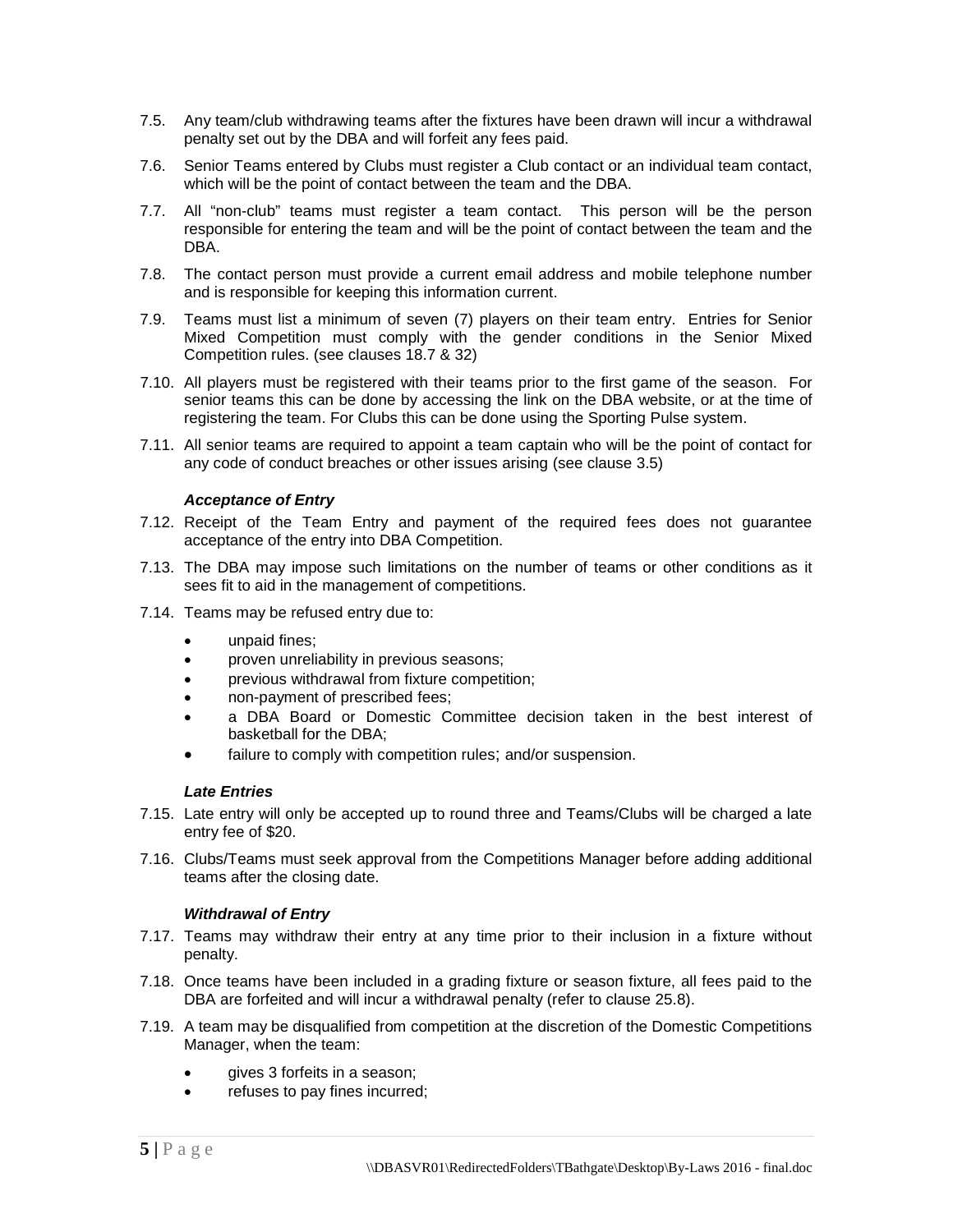• breaches acceptable standards of behavior, as specified in the Codes of Conduct. (Please refer to the Codes of Conduct on the DBA website).

# <span id="page-7-0"></span>8. **Match Fees**

- 8.1. Playing basketball incurs a fee, which will be borne by the whole team.
- 8.2. Payment of the match fee is to be made to the DBA Doorkeeper at the designated place prior to the published start time of the match. The DBA Doorkeeper will maintain a record of team payments and as applicable shall mark teams as paid in the Stadium Scoring or the scoresheet.

#### *Pre-payments (Single Team)*

8.3. Match fees may be paid in advance by prior arrangement with the DBA office.

#### *Bulk Payments (Multiple Teams):*

- 8.4. Clubs may arrange with the DBA office to make a bulk payment of match fees in respect of more than one team.
- 8.5. Please refer to the Schedule of Fees on the DBA website.

# <span id="page-7-1"></span>**9. Age Limits**

- 9.1. Age limits for competitions shall be as specified by the DBA.
- 9.2. For competitions restricted by age, the age eligibility date/time shall be midnight on 31 December of the year in which the competition commences.
- 9.3. Club registrars must obtain proof of date of birth for all new players joining their Clubs.
- 9.4. Any player may be called upon by the DBA to supply proof of age and identity, at any time.
- 9.5. In the interest of player safety:
	- players may only play up one age group above their natural age group (eg the lowest age group in which the player is eligible to play);
	- to participate in junior competition, a player must turn 6 years of age, unless playing in a competition specifically designed for participants 6 years and younger;
	- to participate in senior competition, a player must have turned 16 years of age;
	- in the Over 35 senior competition a player must have already attained the age of 35 years from the date starting the first round of the competition to be eligible to play.

# <span id="page-7-2"></span>**10. Grades**

- 10.1. Within each age group, the competition is divided into grades. Teams will be nominated to specific grades by their Clubs at the time of team entry. Under the direction of the Domestic Competitions Manager, the Grade Secretaries will evaluate all team entries and allocate teams to grades throughout the grading phase. Teams are graded based on their ability to compete in that grade.
- 10.2. Grades range from A, B, C and D, etc with the most skilled teams placed in A Grade and the least skilled at the lower end of the range of grades for that season.
- 10.3. For competitions where finals are played, fixtures will be named A Grade, B Grade, C Grade and so on.
- 10.4. If more than one (1) set of finals are to be played in a fixture, then a "Reserve" grade may be added eg. A/A Reserve. If required, each grade may be divided into separate divisions, eg: B1, B2, C1 etc, preferably to a maximum of two (2) divisions.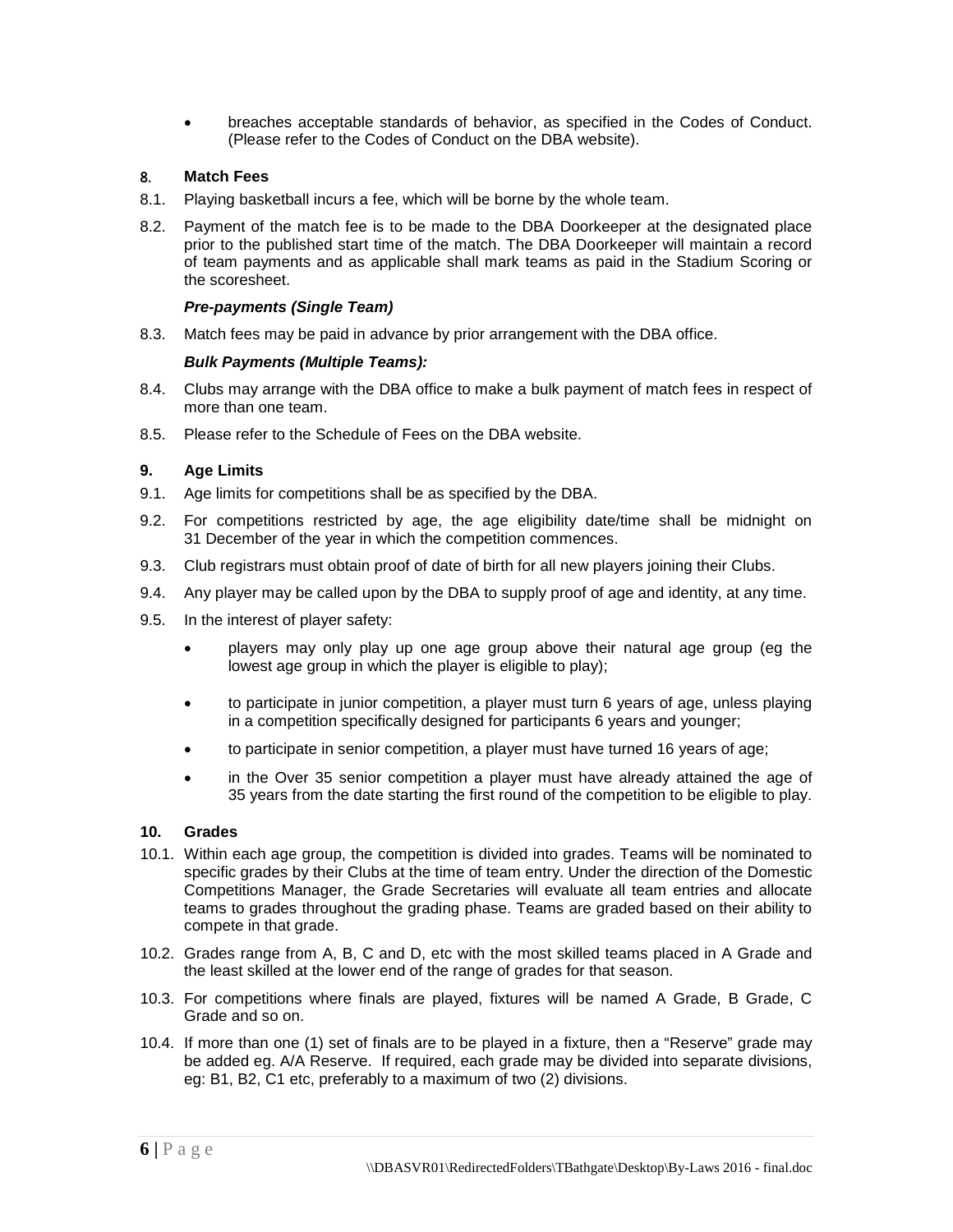10.5. Where only a single fixture is required, the fixture may be called "Open" rather than A Grade.

# <span id="page-8-0"></span>**11. Grading**

- 11.1. Re-grading of teams, both up and down, may occur in the first four weeks of the competition. Whilst it is hoped that most re-grading occurs by week 4, in extraordinary circumstances at the discretion of the Domestic Competitions Manager, teams shall be moved to a higher or lower grade in week 5.
- 11.2. Any later re-grading must be approved by the Domestic Competitions Manager and the Grade Secretaries.
- 11.3. The DBA will review any grading where players are added or removed from teams subsequent to the lodging of team lists.
- 11.4. The DBA reserves the right to grade/re-grade team entries to ensure fair competition.
- 11.5. Promotion and/or relegation of teams will be at the discretion of the relevant Domestic Grading Secretary and the Domestic Competitions Manager.
- 11.6. Teams not participating in grading for whatever reasons (e.g., late entries & forfeits) will automatically play "A" grade unless special permission is granted by the Domestic Competitions Manager. Submissions regarding re-grading of such teams must be in writing and delivered to the Domestic Competitions Manager not later than the end of the third week in each season. The Domestic Competitions Manager will then forward the request to the Grading Secretary.
- 11.7. Where a team is re-graded during the season, they will commence on the ladder at 0%. Points will be calculated by using the PP% (Points Your Team Has Scored / Total Points Your Team Could Have Scored) (eg. if your team has played 10 games, won 7, lost 3, with a win as 3 points, and a loss as 1 point, the total you could of scored is 30, your actual score is 24, so your PP% 24/30, which converts to 80%). This method quickly balances the ladder as more games are played.
- 11.8. Where teams finish level on percentage points (PP %) at the end of the season, ladder positions will be determined by F/A% then head to head results.
- 11.9. All requests in relation to grading changes need to be made to the Club President, or for individual teams, the team representative. The Presidents/team representative must investigate whether the move is required and if they agree then forward the request to the Domestic Competitions Manager, for the Grading Secretary to review. All grading disputes need to be sent to the Domestic Competitions Manager for discussion with the Domestic Committee. The decision passed down from the Domestic Committee will be final.
- 11.10. Ladder positioning for juniors will be reset after grading to 0%.
- 11.11.Senior promotion and relegation of teams from one season to the next will be at the discretion of the Domestic Competitions Manager. Teams playing in the finals in the previous season may be promoted to a higher grade for the following season.

# <span id="page-8-1"></span>12. **Player Registration**

- 12.1. Before the commencement of the new season all players listed in teams must register their details prior to the first game of the season. This can be done on the DBA website or at the time of registering the team. Failure to register players prior to the season may result in penalties for teams. Adding players via stadium scoring is not registering the player to the team.
- 12.2. Players are required to play in their correct age group; they can play a second game in the next age group with the approval of their club and the DBA.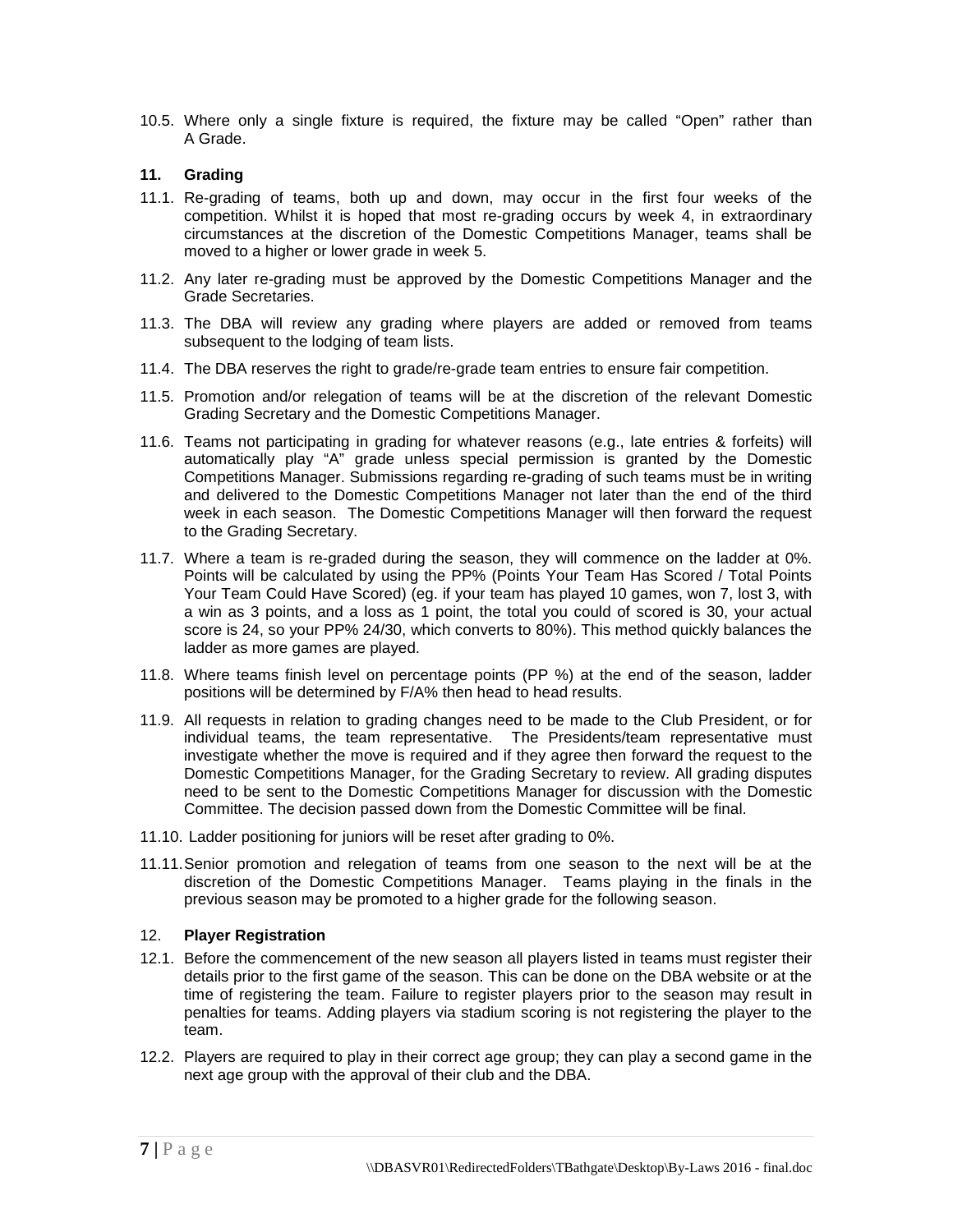- 12.3. Teams may register as many players as they wish. However, only 10 players may play in any game, including finals. A maximum of 10 players may be added to a match in "Stadium Scoring".
- 12.4. Players playing at a senior representative level with any Association (e.g. NBL, WNBL, Big V & SEABL) may only register in team fixtures in Men's or Women's A Grade competition as appropriate to their gender.
- 12.5. No more than 3 players playing at a senior representative level with any Association (e.g. NBL, WNBL, SEABL and Big V) may be registered in the same team.
- 12.6. A new player may be added to the list of players registered for a team after the commencement of each season. Before the new player's first game with the team, the new player is required to register to the team via the DBA online registration form.
- 12.7. If a player's name is not displaying on Stadium Scoring it is due to the player not registering to the team via the DBA website.
- 12.8. A player must not take the court and play under another player's name. This will incur a forfeit for the team and the player will not have this game added to their qualifications to play finals.
- 12.9. It is a reportable offence to play under another name.
- 12.10.A player who is suspended and or banned by the BV Tribunal cannot register to play in any teams until the suspension/ban has expired. All games played by the suspended/banned player will be deemed a forfeit.
- 12.11.An unregistered player is any player who has not registered to their team. When an unregistered player is played:
	- a team playing an unregistered person(s) shall lose premiership points gained from the first game in which that person played whilst unregistered. The game will be deemed a forfeit;
	- the DBA will notify the team/club via the team contact and club contact (as recorded in the electronic database) that an unregistered/suspended player has played;
	- after notification, the team shall lose all subsequent points and the result of affected games will be revised in favour of the opposing team(s), until such time as the player becomes a registered player. Teams will not be eligible to play finals.

# **13. Playing up/second game/multiple teams**

- 13.1. No junior player may play more than two (2) junior competition games in any one day, except in the case of emergency players (see section [14](#page-9-0) below).
- 13.2. A junior player may play in only one grade of an age group in the junior competition in any one round, unless in the case of emergency players.

# <span id="page-9-0"></span>**14. Emergency Player**

- 14.1. A junior player may play up to three (3) games a season in a higher grade of the same age group in junior competition. Once a player plays a fourth game in the higher grade, they are no longer an eligible player in the lower graded team. The player's details must be sent to their club administrator informing them that a player was played as an emergency player for a higher graded team, so they can keep a record of the games played and notify the DBA office.
- 14.2. An emergency player may play a game provided the addition of said player does not mean that the team exceeds the total representative points allocated for the team (13 points).
- 14.3. An eligible junior player 16-18 years wishing to play in senior domestic competition must have completed (by their parents/guardian) a *Domestic Competition under Age Players*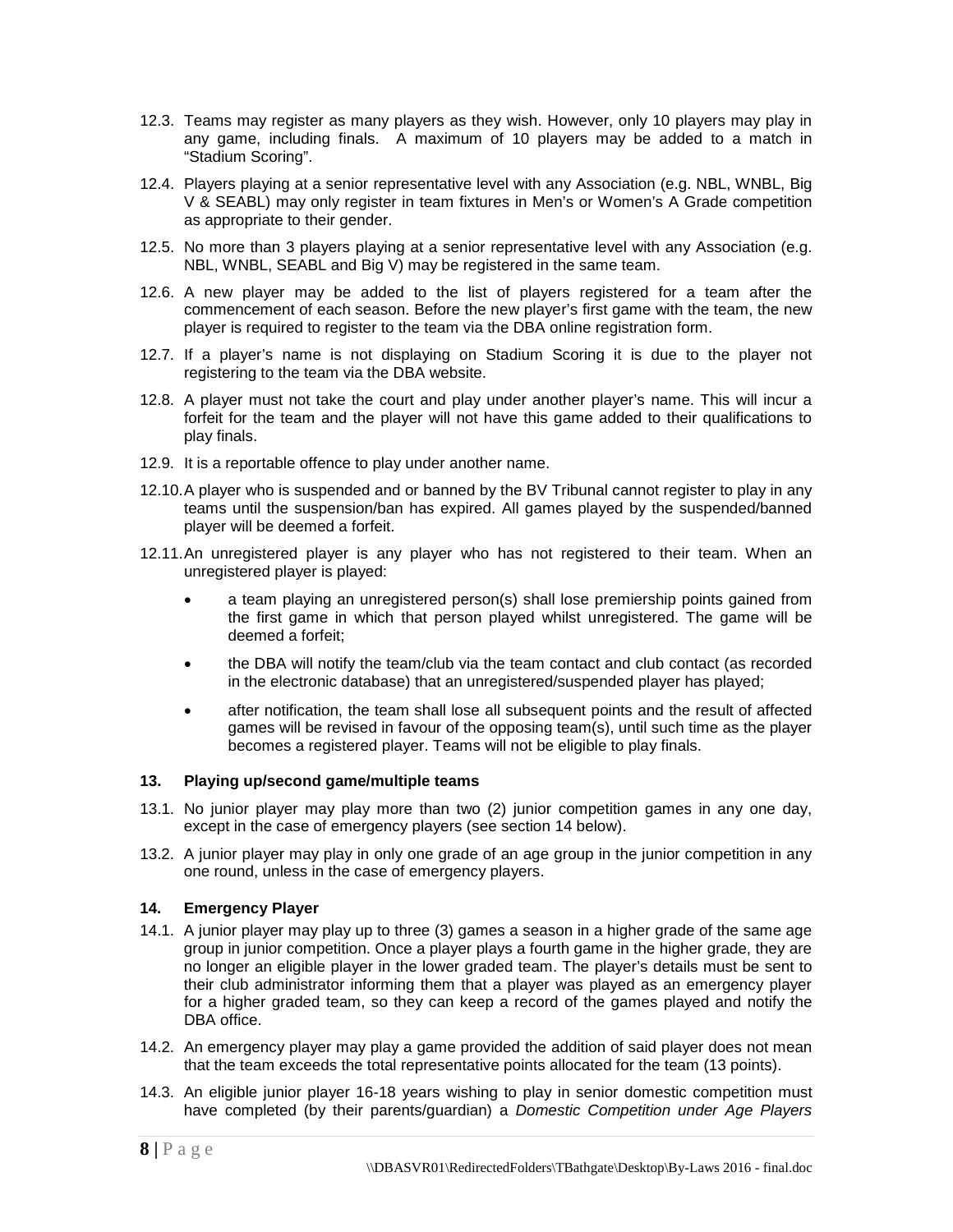*Policy and Indemnification form.* This form is available from the DBA Competition Manager. It must be completed and signed by the DBA Junior Domestic Committee before a player can commence playing in the senior domestic competition. The Domestic Competitions Manager will confirm sign-off advice with the parent/guardian.

- 14.4. Players in senior competition may register in a maximum of two (2) teams in a single competition (eg: Monday men) so long as both teams are not in the same grade and the second team is no more than 2 grades lower than the other team.
- 14.5. A junior player, playing in an older age group, may only play in one grade/division below the grade/division in which they play in their normal age group (eg: a player from a team in U14 "A" Grade can only play in another team in U16 "A" or "B" Grade). A Club may apply in writing to the DBA for any variation to this Rule.
- 14.6. Players registered to play in more than one grade/fixture or age group on the same day/night of competition should not expect that special fixturing to be undertaken to allow them to play in each competition round.
- 14.7. A senior player may only play in one team in the same grade in the senior competition.

#### <span id="page-10-0"></span>**15. Clearance for Junior Players**

- 15.1. A clearance is required for a junior player to change from one club to another club at the commencement of a new season.
- 15.2. Any player who has not played for two consecutive seasons does not require a clearance.
- 15.3. A player wishing to clear to another team/club must notify the club to which they seek to be cleared to.
- 15.4. The receiving club is required to apply for a clearance online from the player's originating club using the Sporting Pulse system.
- 15.5. Electronic approval or non-approval is required within 7 days from the Club/Team receiving the clearance request (using the Sporting Pulse system).
- 15.6. Where Clubs do not deal with the clearance request within the prescribed 7 day period, a clearance will automatically be granted by the Domestic Competitions Manager, who shall have the right to grant or refuse any clearance.
- 15.7. Clearances after the end of the grading season shall only be permitted where the player is leaving a team that has been re-graded during the season, or at the discretion of the Committee of Management.
- 15.8. A player who plays with a new club before a clearance is submitted for approval is an ineligible player, and will incur a penalty (loss of competition points).
- 15.9. A club may refuse a clearance for a player who is nonfinancial with that club. There are no other grounds for a refusal to clear.
- 15.10.Any player who is cleared to another club will have a mandatory one (1) point added to any other points they carry (eg: Rep Points). When a player has completed 2 seasons with their new Club the point will be waived.
- 15.11.Representative players clearing to a team that is coached by their representative coach/assistant coach will be allocated one (1) point on top of all other points allocated, when the player has completed 2 seasons with their new Club the point will be waived. (Please refer to Section [5](#page-4-0) of these By-Laws - Restrictions on Representative Player and the DBA website for explanation of points.)
- 15.12.A player, who has played with their Club for 6 seasons, shall accrue 1 Loyalty Point.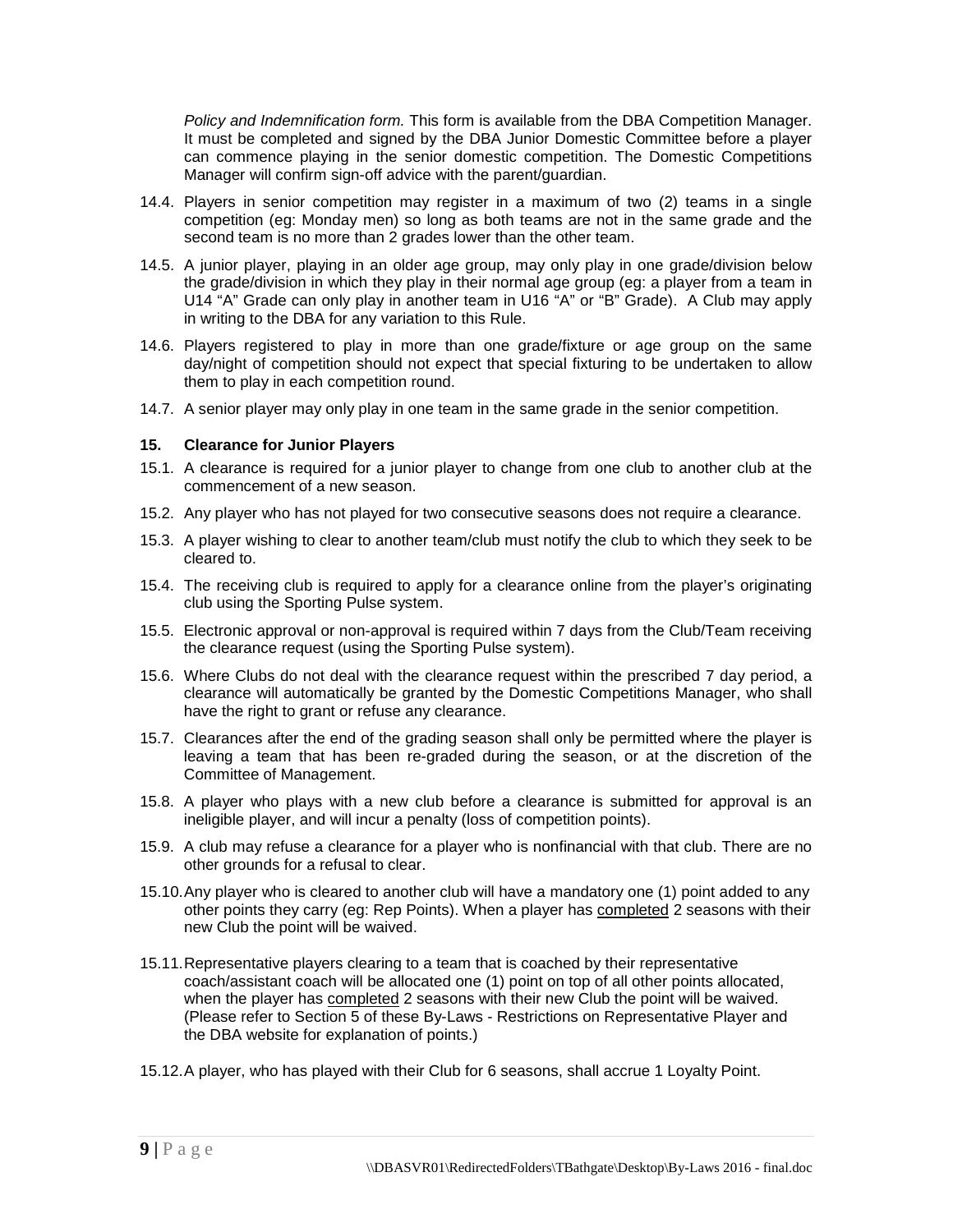15.13.A player who has played with their Club for 10 seasons shall accrue 1 additional Loyalty Point (which is a total of 2 Loyalty Points).

# <span id="page-11-0"></span>**16. Permit/ Movement between Clubs**

- 16.1. Junior players may only play for one Club during a season, except where a permit has been granted by their "home" club and accepted by the DBA. Movement of players between Clubs is controlled.
- 16.2. The purpose of a permit is to allow a player to participate with another Club if the Club to which the player is registered does not have a team at the desired age or grade level for the duration of 1 season. The player will remain registered with their original Club. If a player does not return to the originating club the following season, the player must apply for a clearance.
- 16.3. A permit request must be submitted prior to Round 1 using the Sporting Pulse system and approved by both Clubs before the end of the 4 week grading phase. A player who plays outside of this time frame will be ineligible to play with the new team and will incur a penalty resulting in the game being deemed a forfeit in favour of the opposition team. Permits requested after the end of the grading phase are subject to approval by the Domestic Competitions Manager and Domestic Committee.
- 16.4. For the team to be allowed to continue playing, they must remove players (played illegally) from the team so as to comply with the ruling of the By-Laws. A failure to comply with the By-Laws will see the team removed from the competition.
- 16.5. Games illegally played by a person shall not be credited to the player's total games for finals eligibility.
- 16.6. If a player is denied a clearance or permit, the club/team has 10 days to submit an appeal to the Domestic Competitions Manager.

# <span id="page-11-1"></span>**17. Match Timing**

- 17.1. The game will consist of two halves each of twenty minutes (unless the Heat Policy is invoked).
- 17.2. The half time break is for two minutes.
- 17.3. If, after ten minutes has elapsed from the scheduled start of the game, a team fails to take the court, the other team wins by Forfeit (a 20-0 "Walkover").
- 17.4. No shot clock is used for domestic competition
- 17.5. Teams will have 2 time outs per half unless otherwise specified.
- 17.6. Elimination and Qualifying finals will be 50 minute schedules with 2 x 20 minute halves. The clock stops for substitutions in the last minute of the  $1<sup>st</sup>$  half and on all whistles in the last 3 minutes of the  $2^{nd}$  half. Two time outs are permitted in the  $1<sup>st</sup>$  half but the clock does not stop if requested in the last 2 minutes. The clock will stop for timeouts taken in the last 3 minutes of the  $2^{nd}$  half. If the score spread is 25 points or more, the clock will run during the last 3 minutes of the  $2^{nd}$  half (time outs excluded). Extra periods will be 5 minutes and the clock will stop for all whistles in the final 3 minutes.
- 17.7. Preliminary and Grand Finals will be 60 minute schedules (2x20 minutes), the clock will stop for substitutions in the last minute of the  $1<sup>st</sup>$  half, and on all whistles in the last 3 minutes of the  $2^{nd}$  half. If the score spread is 25 points or more, the clock will run during the last 3 minutes of the  $2^{nd}$  half (time outs excluded). Timeouts are permitted in the last 2 minutes of the 1<sup>st</sup> half. Extra periods will be 5 minutes and the clock will stop for all whistles in the final 3 minutes.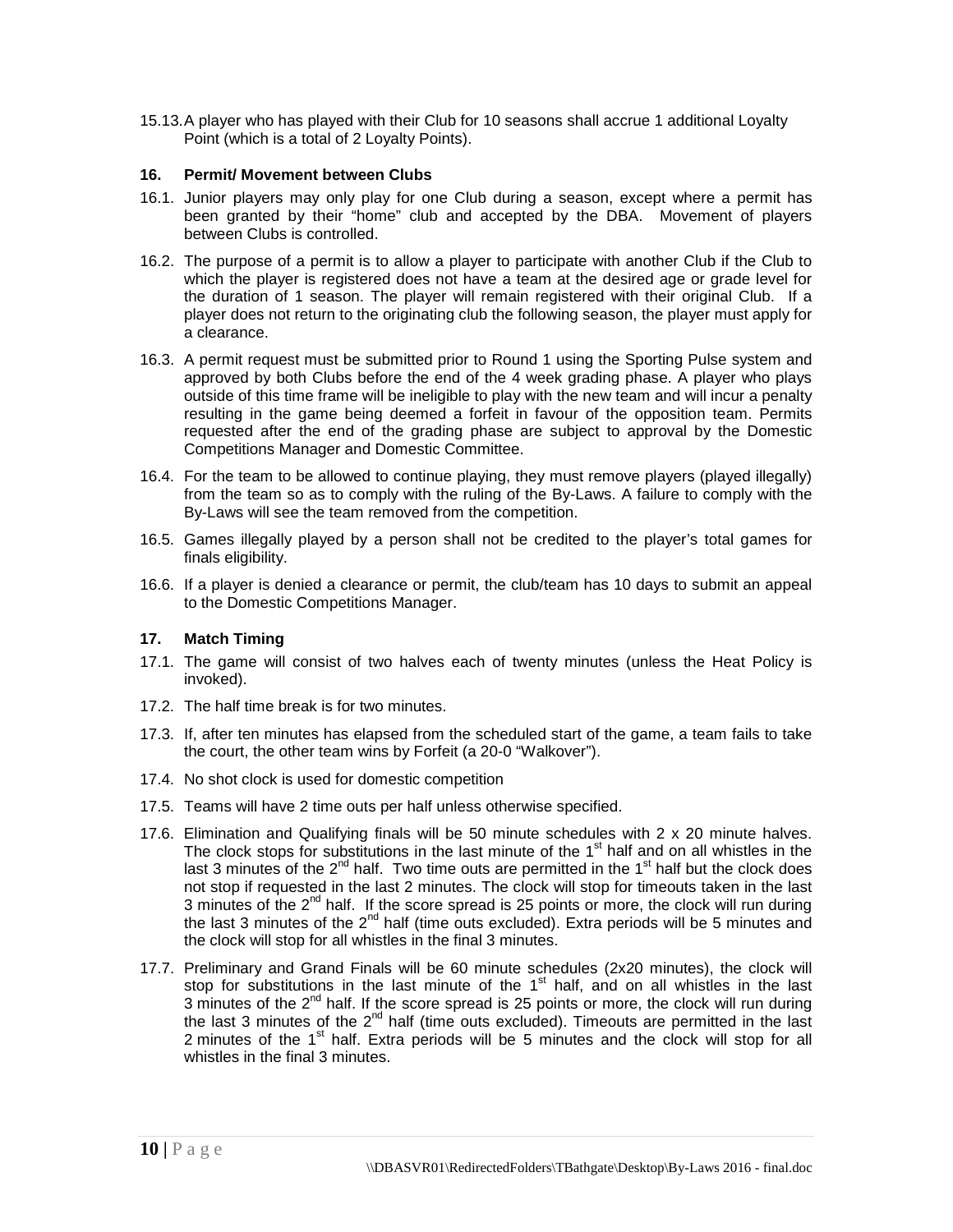#### <span id="page-12-0"></span>**18. Commencement of Play**

- 18.1. One minute before the start of play the referee will call "one minute".
- 18.2. Before the commencement of play the referee will call "centres".
- 18.3. Each team must have a minimum of four players on court at the commencement of play.
- 18.4. Teams are required to take the court at the published time for their match. All pre-match administration, e.g. payment of match fee, provision of alternate uniforms, etc should be completed before the published start time for the match.
- 18.5. The match officials will start the match clock at the published time. Both teams must be ready to commence playing when the match clock is started.
- 18.6. A team that is not ready to commence playing when the match clock is started shall be penalised for a "late start". If both teams are unable to commence playing, a penalty shall be recorded against both teams. The penalty for a late start is 1 point for every minute elapsed.
- 18.7. For Senior mixed competitions, a minimum of four players are required to commence the game, with at least 2 female and 2 male players on the court. The fifth player can be either female or male. No more than three players of either gender can be on the court at any time.
- 18.8. At the commencement of the first half the referee will call "centres" at which time the clock will start.

## <span id="page-12-1"></span>**19. Scoring**

- 19.1. Each team is responsible for correctly entering players on the computer screen located at the score bench prior to the commencement of the game.
- 19.2. Each team will supply a competent person to act as score bench official for all matches except Grand Finals. The "first named" team shall be responsible for the "Stadium Scoring"/score sheet recording and the "away" team shall be responsible for the scoreboard and timekeeping.
- <span id="page-12-2"></span>19.3. If a senior team cannot supply a competent person to act as their score bench official, the captain of the side will nominate a player to act as their score bench official. This person may act as a substitute during the match but only if their replacement on the score bench is also a competent person.
- 19.4. In the case of a senior team having only five (5) players and no competent person to act as score bench official, clause [19.3](#page-12-2) above will apply and the team must play with four (4) players.
- 19.5. In the case of a team having only four (4) players and no competent person to act as score bench official, the opposing team shall perform the functions of both score bench officials to the best of their ability.
- 19.6. Under no circumstances may either of the rostered match officials acts as score bench officials.
- 19.7. At half time the referee must check the score sheet and delete the name of any player who is not in attendance from the computer screen located at the score bench.
- 19.8. A player who arrives after the start of the second half may have his or her name and number added to the score bench computer screen and may take the court after obtaining permission from the referee.
- 19.9. Scoring queries must be raised with the referee during the course of play.
- 19.10.If there is a conflict between the score recorded on the scoreboard and the score on Stadium Scoring, Stadium Scoring will take precedence.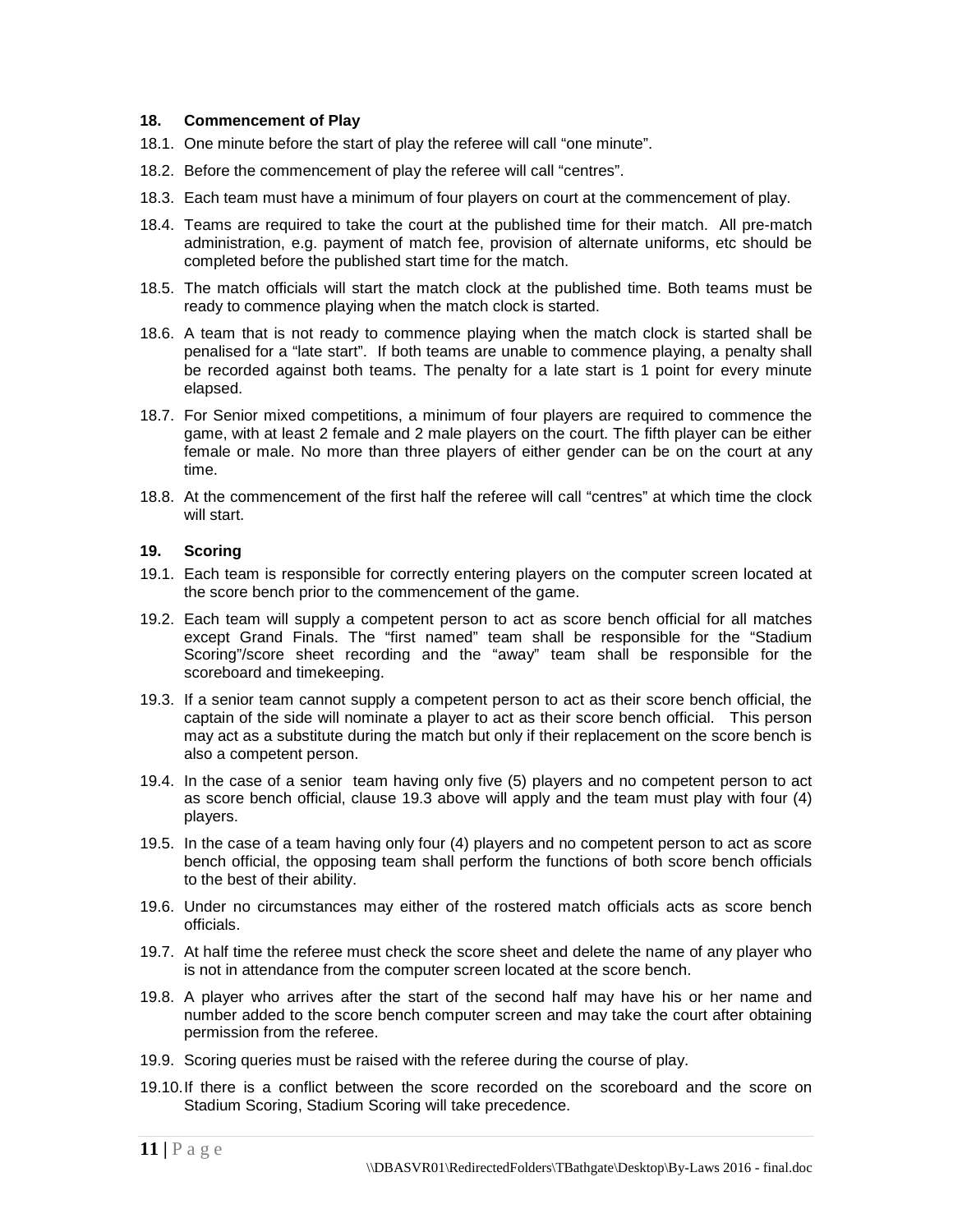- 19.11.During the game a scorer is a game official and must act impartially and refrain from supporting a team.
- 19.12.Scorers and referees may not leave the score bench until the final score is checked, agreed upon finalisation in the system.
- 19.13.For Grand Final matches, the DBA shall supply a score bench official/s.

#### <span id="page-13-0"></span>20. **Rescheduling/Cancellation of a Fixtured Match**

- 20.1. If, due to circumstances beyond the control of the DBA, a match is unable to be played as fixtured (except forfeits) the DBA reserves the right to reschedule the match.
- 20.2. The rescheduled match must be within 14 days of the original date and time.
- 20.3. Where a match is unable to be rescheduled, the match will be removed from the fixture.
- 20.4. If, due to circumstances beyond the DBA's control, an entire round of a fixture is cancelled the matches will not be rescheduled. No premiership points will be awarded for that round and the round shall be deleted from the fixture.
- 20.5. In the event of power restrictions, power failures or Emergency Evacuations, the onus is on the Referee Supervisors to verify whether games may continue as fixtured. If games are abandoned the result at the time of abandonment will be the end result for the game.

#### <span id="page-13-1"></span>**21. Ball Size**

- 21.1. For Junior Modified Rules and Mixed U8 a size five (5) ball is to be used.
- 21.2. For Junior Full Court players, male players up to and including Under 14, and all female junior and senior competitions including senior mixed a size six (6) ball is to be used.
- 21.3. For all other Junior Competition play and Senior Competition play, a size seven (7) ball is used.

#### <span id="page-13-2"></span>**22. Injuries**

- 22.1. To avoid injury, we recommend that a mouth guard be worn at all times during play.
- 22.2. A bleeding player must leave the court and may not resume playing until the bleeding has stopped. Blood must be removed from both the player and the uniform before the player can continue playing.
- 22.3. Each team is responsible for attending to their own injured players. If an ambulance is required, either the player or a team representative must accept responsibility for payment of ambulance fees.
- 22.4. A "Blood Kit" is situated in the referee's room during competition games. The kit should be used only for the purpose of dealing with spilt blood on the floor or benches by the referees.
- 22.5. All fingernails must be trimmed to avoid injury to other players. Tape or gloves may be used instead of cutting nails.
- 22.6. All jewellery, watches, necklaces, earrings, hair accessories and rings must be removed or taped so as to prevent injury. Players shall not wear equipment (objects) that may cause injury to other players.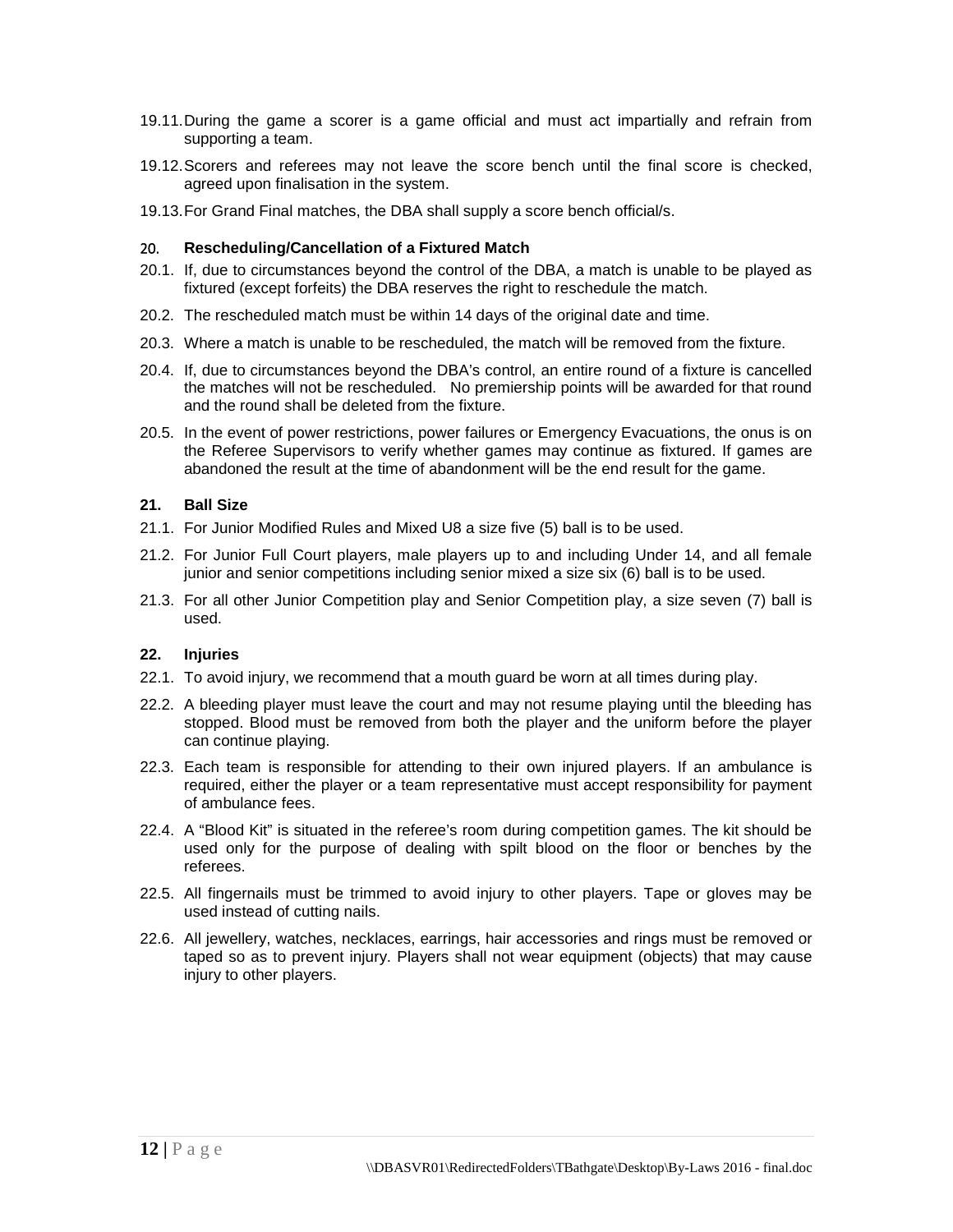# <span id="page-14-0"></span>**23. Competition Points**

23.1. Competition points are awarded as follows:

- win: 3 points;
- loss: 1 point;
- draw: 2 points;
- bye: 0 points;
- walkover (forfeit): 0 points.

Ladder positions will be determined by point's percentage.

The points are calculated by using the PP% (Points Your Team Has Scored / Total Points Your Team Could Have Scored) (eg. if your team has played 10 games, won 7, lost 3, with a win as 3 points, and a loss as 1 point, the total you could of scored is 30, your actual score is 24, so your PP% 24/30, which converts to 80%). Where teams finish level on percentage points (PP %) at the end of the season, ladder positions will be determined by F/A% then head to head results.

- 23.2. For eligibility for finals a player must have played with the team in question in one half of the actual rounds (inclusive of grading) for that team. In the case of an uneven number of rounds, the required number of rounds for finals qualification shall be rounded up to the next whole number (eg. 17 Rounds divided by  $2 = 8 \frac{1}{2}$  rounds, rounded up to 9). Rounds where teams have a bye will not count as a round played.
- 23.3. Qualification requirements will be displayed at the bottom of the season fixtures.
- 23.4. Only those players who can be shown to be "bona-fide" members of the teams involved in the finals series shall qualify to participate in those finals. Players who have not made a substantive contribution to a team during the season because of illness, work commitments, etc should not expect to be able to participate in the finals series.
- 23.5. Any player who through injury or other considered just cause has not been able to play the required number of rounds to qualify for the finals, may apply to the Domestic Competitions Manager for consideration. Such application is to be made in writing 7 days prior to the finals series commencing. A medical certificate or other appropriate documentation stipulating the type of injury, date of injury and the period of time out with the injury must accompany the request.
- 23.6. Compulsory training sessions for selection in State teams and NITP Camps shall be counted as games played in lieu of corresponding DBA competition games, provided that the player has actually played for that team in no less than one quarter of the fixtured games (rounded down to next whole number where necessary). The team/Club should supply a letter signed by the State coach, confirming the player's participation and the dates of the training sessions to the Domestic Competitions Manager.
- 23.7. For the final series, if a team is reduced to fewer than 5 players due to injury, a part qualified player may be added to the team, at the discretion of the Domestic Competitions Manager. If the qualified player becomes available later in the final series, the part qualified player can no longer play. Requests to qualify players must be submitted 7 days prior to the commencement of the finals series.
- 23.8. A team with insufficient qualified players to compete in the finals forfeits its place to the next team on the ladder with sufficient qualified players.
- 23.9. Senior players must provide photo identification for all finals games.

#### <span id="page-14-1"></span>**24. Uniforms**

24.1. Team singlets and shorts must be consistent in colour, design and style.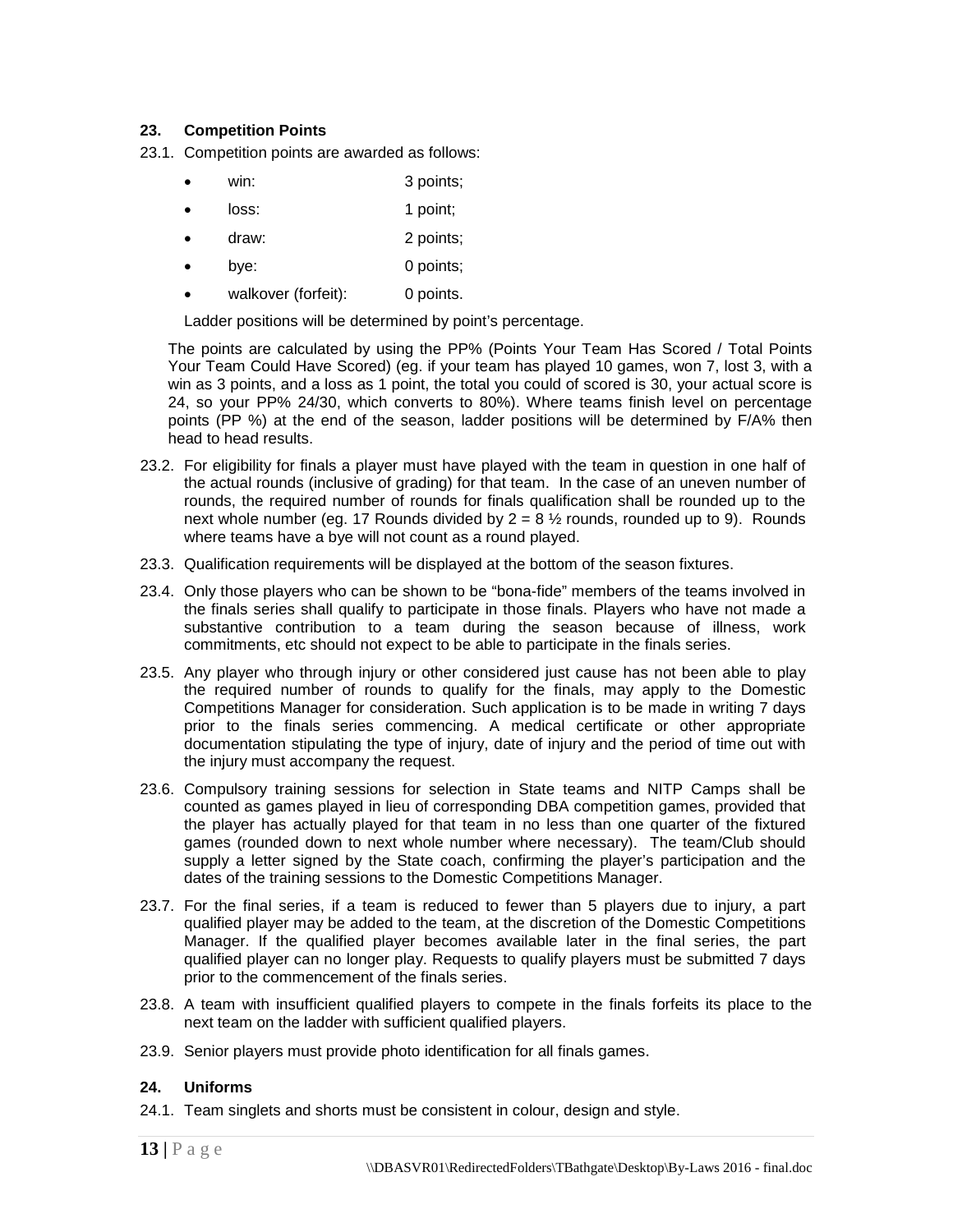- 24.2. Shorts worn by the players of each team must be basketball shorts of the same colour.
- 24.3. To minimise the risk of injury no pockets, zips or buckles in shorts are permitted.
- 24.4. Team colours must be approved by the Domestic Committee.
- 24.5. Each singlet must have a number on both the front and the back. Allowable numbers are in the range 00-99.
- 24.6. Singlet numbers must be permanently attached. Taped numbers are not permitted.
- 24.7. T-Shirts, arm sleeves and full body compression garments are not permitted. Such garments can only be worn for medical conditions. A medical certificate stipulating the reason for the garments to be worn needs to accompany an email and be sent to the Domestic Competitions Manager for approval. The certificate then needs to be carried to all games and produced at the request of the referees. Any other type of compression garment may be worn on the lower part of the body and legs.

No penalty for incorrect uniform will be imposed until the end of the first five rounds for juniors and seniors.

- 24.8. If there is a clash of team colours the team first mentioned on the stadium score system must wear a different colour uniform or a distinguishing coloured bib for that game.
- 24.9. Only suitable sports shoes with non-marking soles are to be worn on the court.
- 24.10.After Round 5, a 5 point penalty will apply for each player in incorrect uniform (Refer to penalties below).
- 24.11.Players who have faded or damaged shirts or shorts, indistinct or damaged numbers, or generally poorly maintained uniforms will be warned by the Referee Supervisor. Disputes regarding incorrect uniforms are to be directed to the Basketball Supervisor in the first instance and then to the Domestic Competitions Manager and the Domestic Committee.
- 24.12.If a team listed as the home team (first team listed) refuses to change to an alternative colour, that team will be deemed to have given a forfeit.
- 24.13.The stadium has full sets of Tops available for hire at reception. Conditions for hire do apply. Please refer to the Hire of Stadium Tops information on the DBA website for the full explanation of hire.
- 24.14.The DBA recognises that in circumstances where religious and cultural beliefs conflict with the standard dress code, modification to that dress code may be required.
- 24.15.Headscarves are permitted to be worn, as long they do not pose a threat of injury. This includes head scarves or other fabric articles worn for religious purposes held in place by bobby pins or snap clips. It is recommended that the colours of head scarves or other garments should resemble the registered colours of the team the player is representing.
- 24.16.Teams with players wearing these garments must advise the Competition Manager via email.

# <span id="page-15-0"></span>**25. Penalties**

- 25.1. For a late start, a penalty of 1 point for every minute elapsed will be imposed on the team responsible for the late start.
- 25.2. For an incorrect uniform, the penalty is 5 points for each player out of uniform in the junior and senior competitions.
- 25.3. The Uniform penalty is applied when the player takes court. The penalty cannot be applied within the final 3 minutes of the game.
- 25.4. Late start penalty must be applied before the start of the second half. Referees have no discretion in applying these penalties.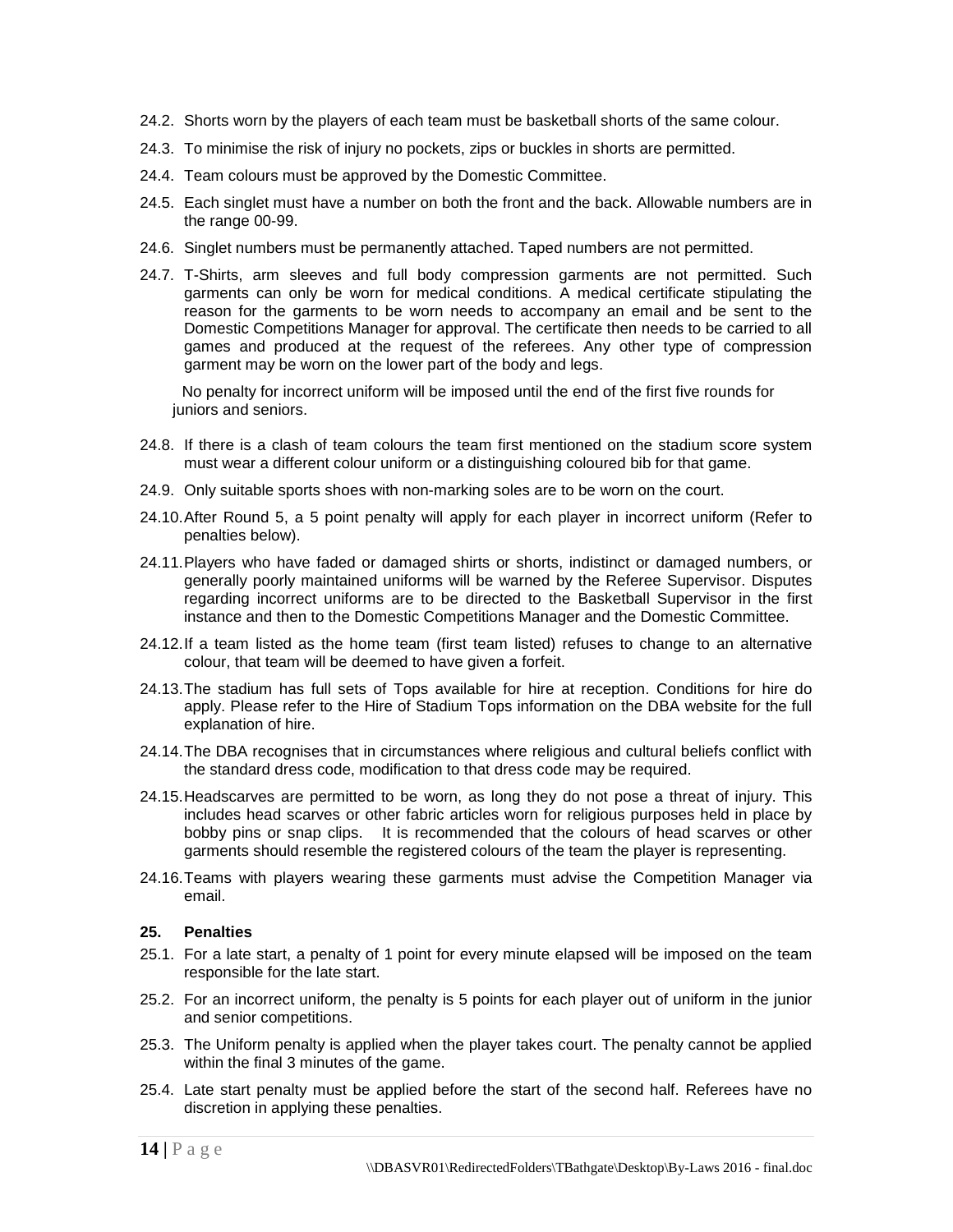25.5. For a Forfeit – a fine of two match fees for seniors and juniors is payable and the other team wins 20-0. This fine must be paid at the time of submitting the forfeit, if not paid prior to the next fixtured game, no premiership points will be awarded and the opposing team will win 20-0.

- 25.6. Any team with more than three (3) walkovers will be disqualified from the competition. Players in the disqualified team are ineligible to play with any other team affiliated with the DBA until the outstanding walkover fines are paid.
- 25.7. For playing an unregistered player a team incurs a forfeit. The team that plays an unregistered player incurs a penalty being loss of competition points.
- 25.8. A withdrawal fee (Equal to the relevant team entry fee) is payable within seven (7) days. In the event of disqualification, a withdrawal fee is not imposed. Individual players of a withdrawing team are not eligible to play in any competition until payment of the withdrawal fee has been made. Should extenuating circumstances arise, any request for consideration must be made in writing for the attention of the Domestic Competitions Manager.
- 25.9. Teams may be penalised for any breach of these By-Laws at the discretion of the Domestic Competitions Manager and Domestic Committee.
- 25.10.Breaches incurring a penalty include but are not limited to:
	- playing an unregistered player;
	- playing an ineligible player;
	- unacceptable conduct.
- 25.11.Repeated breaches of these By-Laws may result in disqualification from competition.
- 25.12.All penalties and charges remain in force until fully paid. The DBA reserves the right to impose further sanctions and charges where fees are not paid on time or where other penalties are contravened.

# <span id="page-16-0"></span>**26. Forfeits and Walkovers**

- 26.1. If, after ten minutes has elapsed from the scheduled start of the game, a team has failed to take the court, the other team wins by forfeit (a 20-0 "Walkover"). In the case of a forfeit by both teams the result shall be a double forfeit the match score being  $0 - 0$ .
- 26.2.

 A forfeit shall be declared a notified forfeit when the team forfeiting notifies the DBA in writing or by telephone (the caller must speak to a staff member and not leave a message on voicemail) no later than 5.00pm on the day prior to the match, except for Sunday and Monday games (which must be advised no later than 5pm on the Friday prior to the match). The applicable fine must be paid at the time of submitting the forfeit, if not paid prior to the next fixtured game, no premiership points will be awarded and the opposing team will win 20-0.

- 26.3. Walkovers given by teams are required to pay the normal match fee. A fine shall also be levied, the amount of the fine to be determined by the DBA Board of Management. Teams shall be invoiced for monies owing and payment must be made within 7 days or prior to the next fixtured game (whichever is sooner).
- 26.4. The non-forfeiting team will be credited their score sheet payment.
- 26.5. Match fees paid by the forfeiting team shall not be refunded.

# <span id="page-16-1"></span>**27. Fines**

27.1. Fines levied against teams are the joint responsibility of all of the players registered to that team. No premiership points will be awarded and each opposing team will win 20-0 until the fine is paid.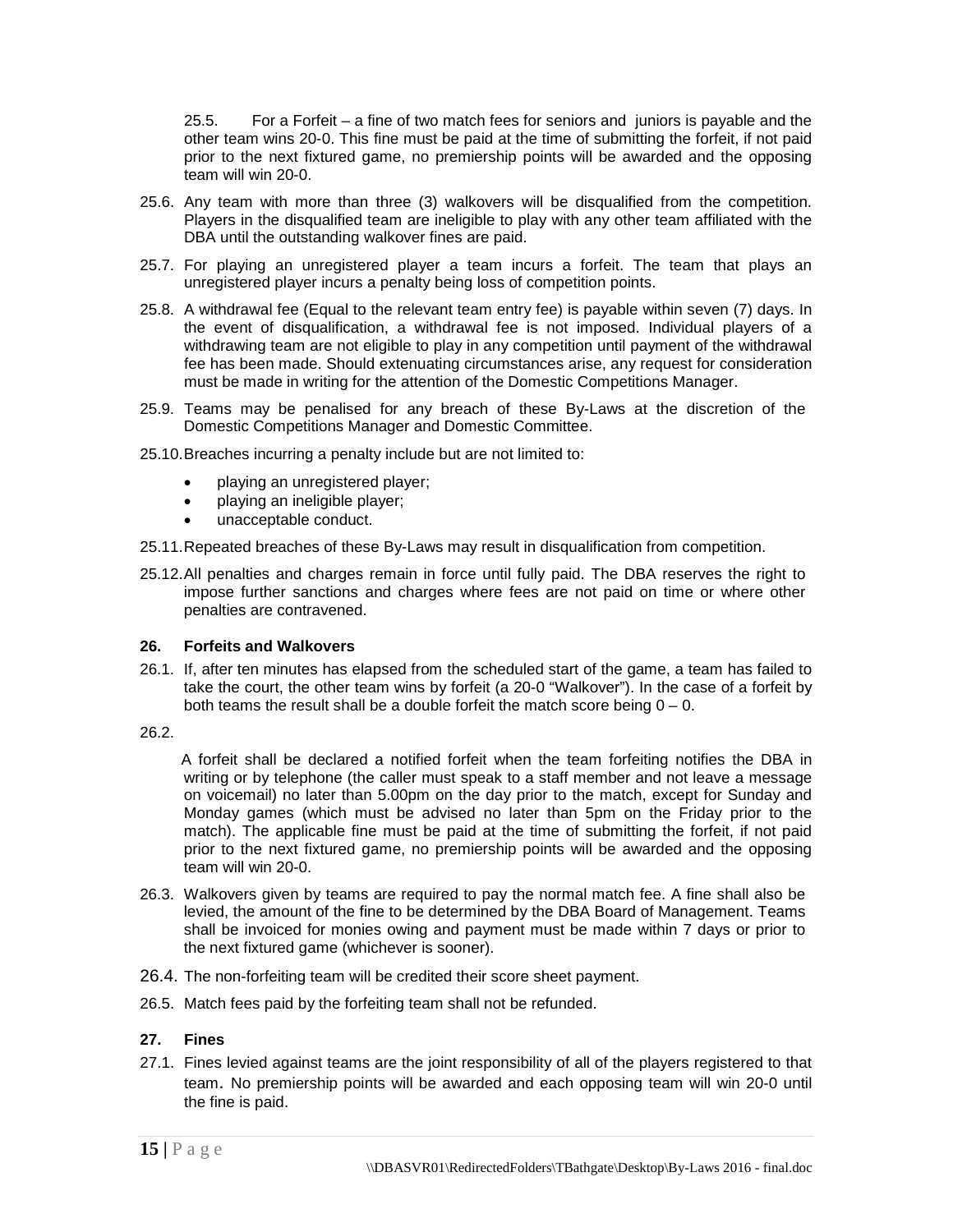- 27.2. Non-payment of a fine/s may result in disqualification of the team from competition.
- 27.3. Where a team is disqualified, each registered player remains responsible for their share of the fine. Continued participation in other teams may be contingent on payment of this amount.
- 27.4. Please refer to the Schedule of Fines on the DBA website.

# <span id="page-17-0"></span>**28. Sin Bin Rule**

- 28.1. A player who displays poor conduct or sportsmanship including dissent, arguing with the referee, inappropriate language, pushing and shoving, will receive a technical foul and the player must leave the court and may not return to the game for five minutes of playing time.
- 28.2. The player may be substituted if a substitute is available.
- 28.3. The referee will note the time on the playing clock that the player leaves the court and will instruct the scorer to write down the earliest time that the player may re-enter the game, through a normal substitution.
- 28.4. On return to the playing court, if the player commits a similar indiscretion, a disqualifying foul will be applied with the normal penalty.

# <span id="page-17-1"></span>**29. Fall Back Rule and No Zone Rule in Junior Competition**

- 29.1. For Under 8 and Under 9 competitions, if a team has a lead of at least 10 points the team is to fall back into a team defence within the 3-point line each time the opposition has clear possession. In Under 10 and 12 competitions a lead of 20 points and for Under 14 and above a lead of 25 points applies. However the coach/es of a trailing team may elect not to have this rule applied.
- 29.2. After a first warning from a referee, a team that breaches the fall back rule is guilty of a "technical foul on the bench".
- 29.3. All teams in junior competition must not play a zone defence within the 2 point scoring area (ie. inside the 3 point arc) in the first half of the game. If a team has only four players it may play man-to-man defence or a zone defence. After a first warning from the referee, a breach of this rule is a technical foul on the bench. (For full explanation, refer to the DBA website.)

# <span id="page-17-2"></span>**30. Free Throws:**

30.1. For junior age groups up to and including Under 12, a player may shoot free throws from the modified free throw line, estimated to be approximately 1 metre in front of the FIBA free throw line. If no line is present, the referee will be responsible for providing the distance a player may shoot from in a consistent and fair manner. All other competitions must use the designated FIBA Free Throw line, and remain behind it during free throws as per FIBA rules.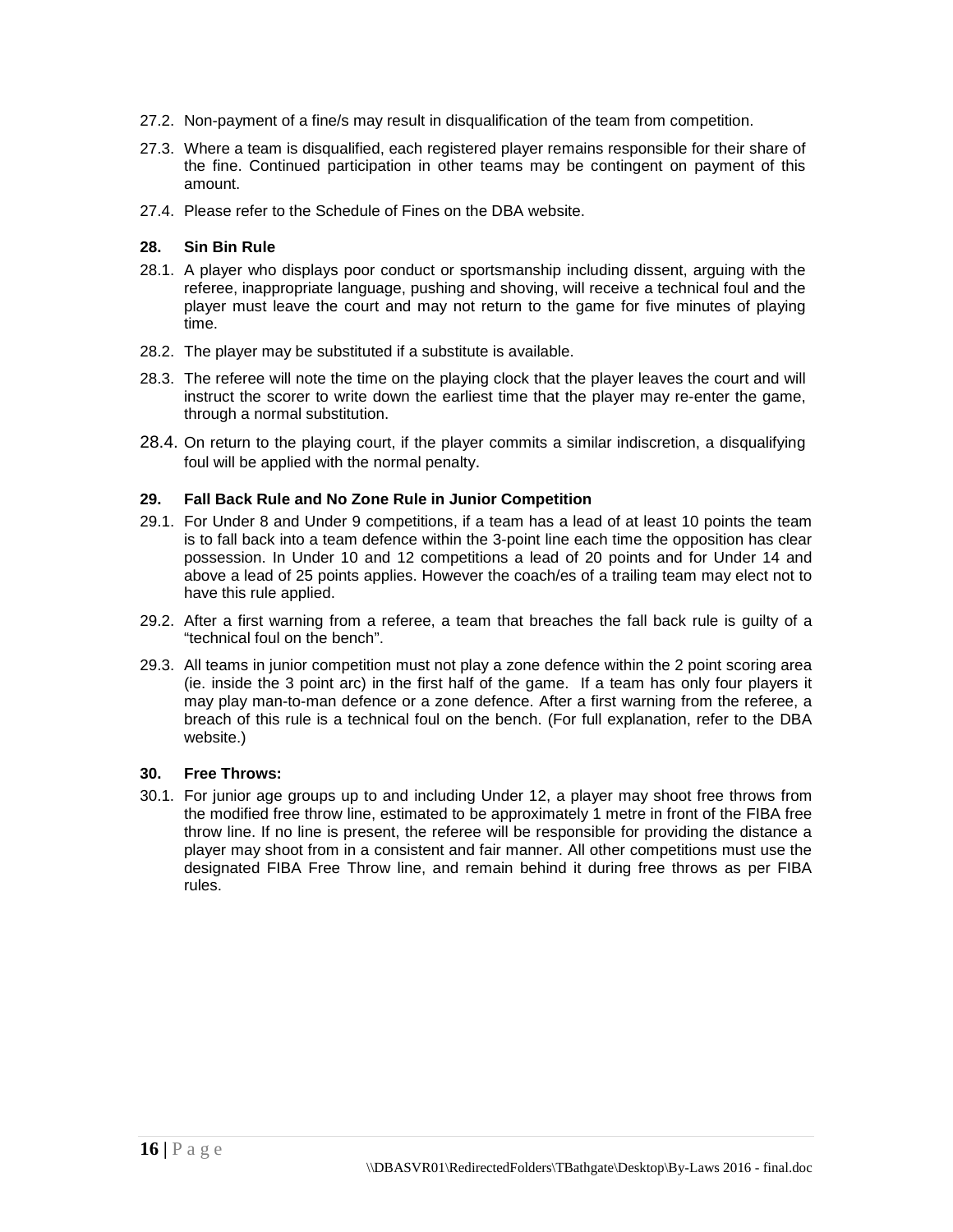# <span id="page-18-0"></span>**31. Competition Match Rules:**

|                                  | <b>Age Group</b>                                                                                                               |                                                     |                                |                                 |                                       |                               |  |  |
|----------------------------------|--------------------------------------------------------------------------------------------------------------------------------|-----------------------------------------------------|--------------------------------|---------------------------------|---------------------------------------|-------------------------------|--|--|
| <b>Rule</b>                      | <b>Senior Men</b><br><b>Boys &amp; Girls</b>                                                                                   |                                                     |                                |                                 | Mixed U8 &                            |                               |  |  |
|                                  | & Women                                                                                                                        | U18 &                                               | U <sub>16</sub>                | U14                             | U10 & U12                             | Boys & Girls                  |  |  |
|                                  |                                                                                                                                | <b>U23</b>                                          |                                |                                 |                                       | <b>U9</b>                     |  |  |
| Timing                           | 2 x 20 min halves (refer section 17).                                                                                          | 2 x 15 min halves.                                  |                                |                                 |                                       |                               |  |  |
| <b>Match Clock</b>               | Stops on:                                                                                                                      | <b>Stops on</b>                                     |                                |                                 |                                       |                               |  |  |
|                                  | All whistles in the last 3 minutes of the $2nd$ half;                                                                          | <b>Compulsory Time</b>                              |                                |                                 |                                       |                               |  |  |
|                                  | All substitutions during last 1 minute of $1st$ half;                                                                          | Outs (refer below).                                 |                                |                                 |                                       |                               |  |  |
|                                  | The direction of the Basketball Supervisor.                                                                                    | Will not stop at                                    |                                |                                 |                                       |                               |  |  |
|                                  |                                                                                                                                | Team Time Outs. <sup>1</sup>                        |                                |                                 |                                       |                               |  |  |
| <b>Time Outs</b>                 | 2 per half per team (refer section 17).                                                                                        | 2 Compulsory time                                   |                                |                                 |                                       |                               |  |  |
|                                  | Not permitted during last 2 minutes of 1 <sup>st</sup> half.<br>If called after the 3 minute mark, will finish at the 2 minute | outs per half at<br>about the 10 & 5                |                                |                                 |                                       |                               |  |  |
|                                  | mark.                                                                                                                          | minute marks.                                       |                                |                                 |                                       |                               |  |  |
| <b>Half Time</b>                 | 2 minutes (refer section 17).                                                                                                  |                                                     |                                |                                 |                                       |                               |  |  |
| <b>Break</b>                     |                                                                                                                                |                                                     |                                |                                 |                                       |                               |  |  |
| Sin Bin                          | <b>Applies (refer section</b>                                                                                                  |                                                     | Does not apply.                |                                 |                                       |                               |  |  |
| <b>Heat Rule</b>                 | $28$ ).<br>Applies.                                                                                                            |                                                     |                                |                                 |                                       |                               |  |  |
| <b>Mercy Rule</b>                | Does not apply.                                                                                                                |                                                     | 25 points.<br>20 points.       |                                 |                                       | 10 points.                    |  |  |
| <b>Foul Line</b>                 | Normal line (refer section 30).                                                                                                |                                                     |                                |                                 | Short line                            | <b>Bottom of Circle.</b>      |  |  |
|                                  | (refer                                                                                                                         |                                                     |                                |                                 |                                       |                               |  |  |
|                                  | Section 30).                                                                                                                   |                                                     |                                |                                 |                                       |                               |  |  |
| <b>Key Limits</b>                | 3 seconds.                                                                                                                     | 5 seconds.                                          |                                |                                 |                                       |                               |  |  |
| Defence                          | No restriction.                                                                                                                |                                                     | No Zone Defence within 3-point |                                 |                                       | Man-to-man only.              |  |  |
| Permitted                        |                                                                                                                                |                                                     |                                |                                 | arc in first half (refer section 29). | Retreat to centre             |  |  |
|                                  |                                                                                                                                |                                                     |                                | line after basket. <sup>2</sup> |                                       |                               |  |  |
| <b>Ball Size</b>                 | Size 6 (refer section 21).                                                                                                     | Size 5 (refer                                       |                                |                                 |                                       |                               |  |  |
| <b>Females</b>                   |                                                                                                                                | Size 7 (refer section 21).<br>Size 6 (refer section |                                |                                 |                                       | section 21).                  |  |  |
| <b>Ball Size</b><br><b>Males</b> |                                                                                                                                |                                                     |                                |                                 |                                       | Size 5 (refer<br>section 21). |  |  |
| Individual                       | No limit.                                                                                                                      |                                                     |                                | $21$ ).                         |                                       | $U8 - 10$ points.             |  |  |
| <b>Player Limit</b>              |                                                                                                                                | $U9 - 14$ points.                                   |                                |                                 |                                       |                               |  |  |
| on Points                        |                                                                                                                                | Points scored                                       |                                |                                 |                                       |                               |  |  |
| Scored                           |                                                                                                                                | beyond the above                                    |                                |                                 |                                       |                               |  |  |
|                                  |                                                                                                                                |                                                     |                                |                                 |                                       | do not count.                 |  |  |
| Individual                       | No limit.                                                                                                                      |                                                     |                                |                                 |                                       | All players to                |  |  |
| <b>Player Court</b>              |                                                                                                                                | receive fair and                                    |                                |                                 |                                       |                               |  |  |
| <b>Time</b>                      |                                                                                                                                | reasonable court                                    |                                |                                 |                                       |                               |  |  |
|                                  |                                                                                                                                |                                                     |                                |                                 |                                       | time.                         |  |  |

1. For Mixed U8 & Boys & Girls U9, additional Time Outs are permitted, but not recommended. Such Time Outs are not permitted in the last 2 minutes of either half.

2. For Mixed U8, a restricted man-to-man defence is played, where players are required to defend the opposition player wearing the same coloured arm band as they are wearing (see full rules on the DBA website).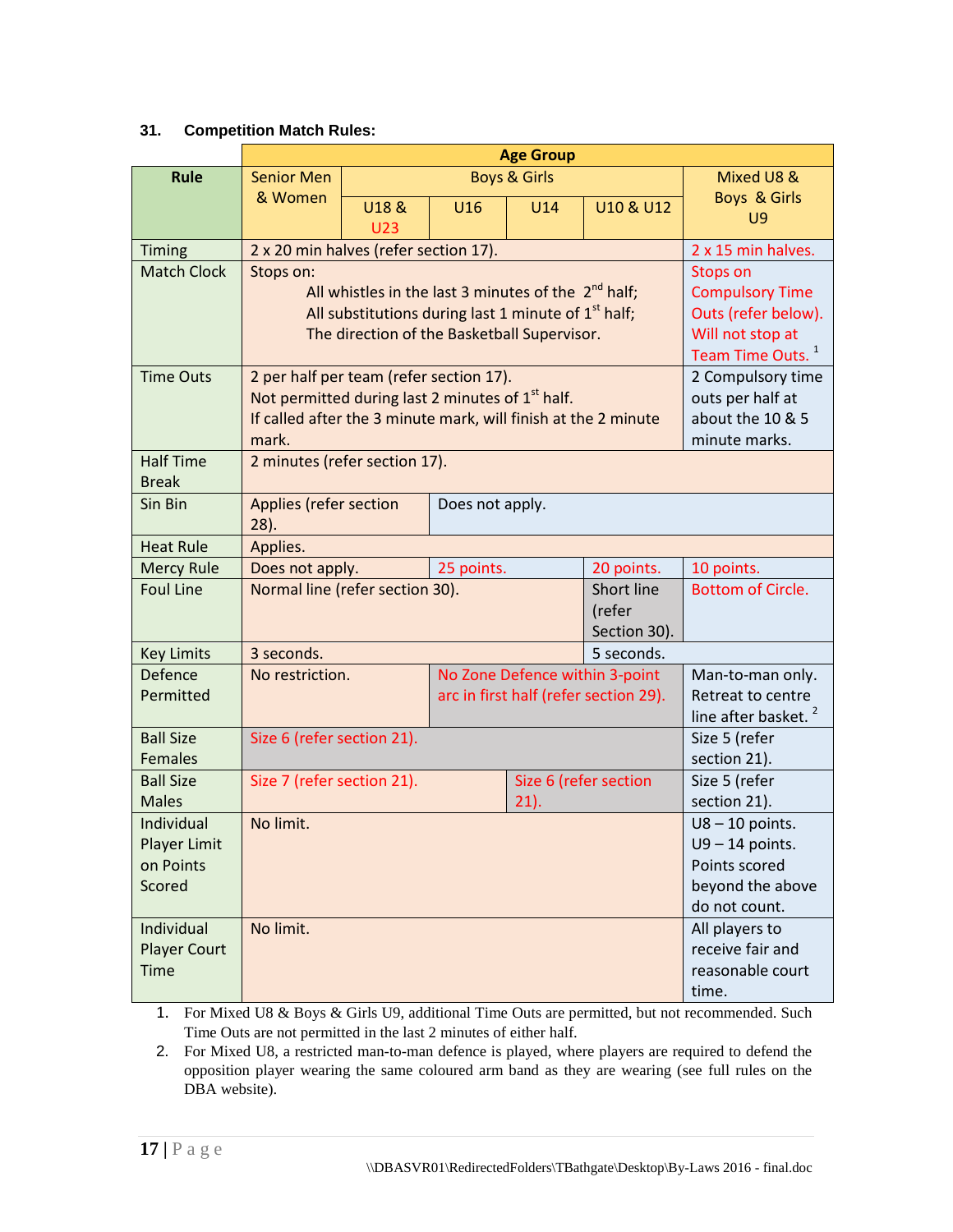#### <span id="page-19-0"></span>**32. Senior Mixed Competition**

- 32.1. At the commencement of the game a team must be represented by at least 2 female and 2 male players on the court. The fifth player can be either female or male. No more than 3 players of either gender may be on court at any one time.
- 32.2. Only female players are allowed into the keyway at either end of the court.
- 32.3. No player is allowed to score more than 15 points unless all players in that team have scored 15 points. Players can then score another 15 points and so on. Prior to all players scoring 15 points, if a player is on 14 points and a field goal is scored, only one point will be awarded.
- 32.4. If a player with 15 points shoots and scores then a violation is declared with a side ball to the opposition.
- 32.5. If a player with 15 points is fouled then they may nominate another player in their team (with fewer than 15 points) to take the free throws. (For full explanation, refer to the DBA website.)

#### <span id="page-19-1"></span>**33. Tribunal Attendance**

- 33.1 Reported persons must attend Tribunals after proper notification is received. The Tribunal has the right to penalise for non-attendance. A Junior Player may have one witness and either a Parent, Guardian or Club Official to guide him/her. Players/teams appearing in front of the tribunal regularly may be excluded from playing in the Domestic Competition.
- 33.2 A player who is suspended and or banned by the BV Tribunal cannot register to play in any teams until the suspension/ban has expired. All games played by the suspended/banned player will be deemed a forfeit.

#### <span id="page-19-2"></span>**34. Extreme Heat Policy**

- 34.1. The Extreme Heat policy will come into force when the temperature on any court reaches 35C.
- 34.2. On-court temperature is to be checked hourly whilst the stadium is in use and recorded by the Referee Supervisor. Thermometers are located on courts which comply with Basketball Victoria's Participants Protection By-Laws for monitoring the temperature on courts inside the stadium when the weather is hot. If the court temperature reaches 35C the modified timing rules and heat policy must be implemented.
- 34.3. Under the Extreme Heat Policy, the following modified timing rules will be implemented:
- 34.4. game halves will be shortened to 18 minutes;
- 34.5. U8 & 9 matches will be shortened to 13 minute halves;
- 34.6. half time will be extended to 5 minutes;
- 34.7. referees will call a mandatory time out at the 9 minute mark of each half regardless of the number of time outs called by the coaches. The clock must stop for the referee mandatory time outs.
- 34.8. Players need to ensure that they hydrate regularly before, through and after the game.
- 34.9. Referees, coaches and their parents must monitor junior players to ensure they drink plenty of fluid and watch for any signs of heat stress.
- 34.10.If the temperature inside the stadium reaches 40C games will be cancelled.
- 34.11.If games are abandoned due to extreme heat before the match commences or before half time, the game will be counted as a 2 all draw. If the game is abandoned after half time, the game score stands as a final result.